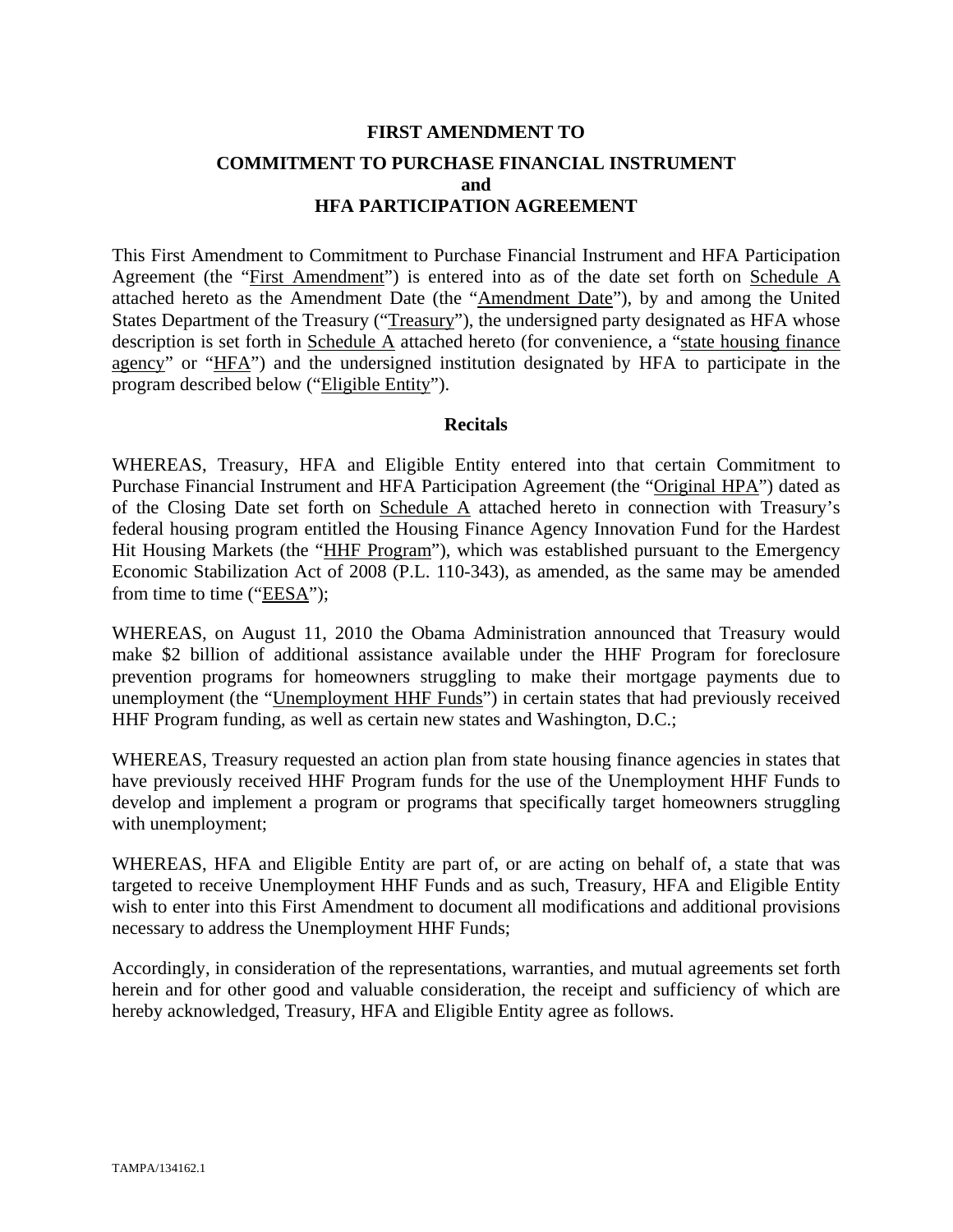#### **Agreement**

#### **1.** Amendments

A. Definitions. All references in the Original HPA to the "Agreement" shall mean the Original HPA, as amended by this First Amendment; all references in the Original HPA to the "Capital Draw Request" shall mean the Capital Draw Request in the form attached to this First Amendment as Exhibit C; and all references in the Original HPA to Schedules A, B or C shall mean the Schedules A, B or C attached to this First Amendment. All references herein to the "HPA" shall mean the Original HPA, as amended by this First Amendment.

B. Unemployment Programs. The following additional language shall be added to Section 3.A. of the Original HPA:

"No Capital Draw for funds in excess of the amount indicated on Schedule A attached hereto as Portion of Program Participation Cap Representing Original HHF Funds shall be permissible for (i) Services that do not Qualify as an Unemployment Program, as indicated in the applicable Service Schedule, without the approval of Treasury, or (ii) Permitted Expenses."

C. Schedule A. Schedule A attached to the Original HPA is hereby deleted in its entirety and replaced with Schedule A attached to this First Amendment.

D. Schedule B. Schedule B attached to the Original HPA is hereby deleted in its entirety and replaced with Schedule B attached to this First Amendment.

E. Schedule C. Schedule C attached to the Original HPA is hereby deleted in its entirety and replaced with Schedule C attached to this First Amendment.

F. Exhibit C. Exhibit C attached to the Original HPA is hereby deleted in its entirety and replaced with Exhibit C attached to this First Amendment.

#### **2.** Representations, Warranties and Covenants

A. HFA and Eligible Entity. HFA and Eligible Entity, each for itself, make the following representations, warranties and covenants to Treasury and the truth and accuracy of such representations and warranties and compliance with and performance of such covenants are continuing obligations of HFA and Eligible Entity, each as to itself. In the event that any of the representations or warranties made herein cease to be true and correct or HFA or Eligible Entity breaches any of its covenants made herein, HFA or Eligible Entity, as the case may be, agrees to notify Treasury immediately and the same shall constitute an Event of Default under the HPA.

(1) HFA and Eligible Entity each hereby covenants and agrees that no funds in excess of the amount indicated on Schedule A attached hereto as Portion of Program Participation Cap Representing Original HHF Funds shall be used (i) to fund Services performed by Eligible Entity that do not Qualify as an Unemployment Program, as indicated in the applicable Service Schedule, or (ii) for Permitted Expenses.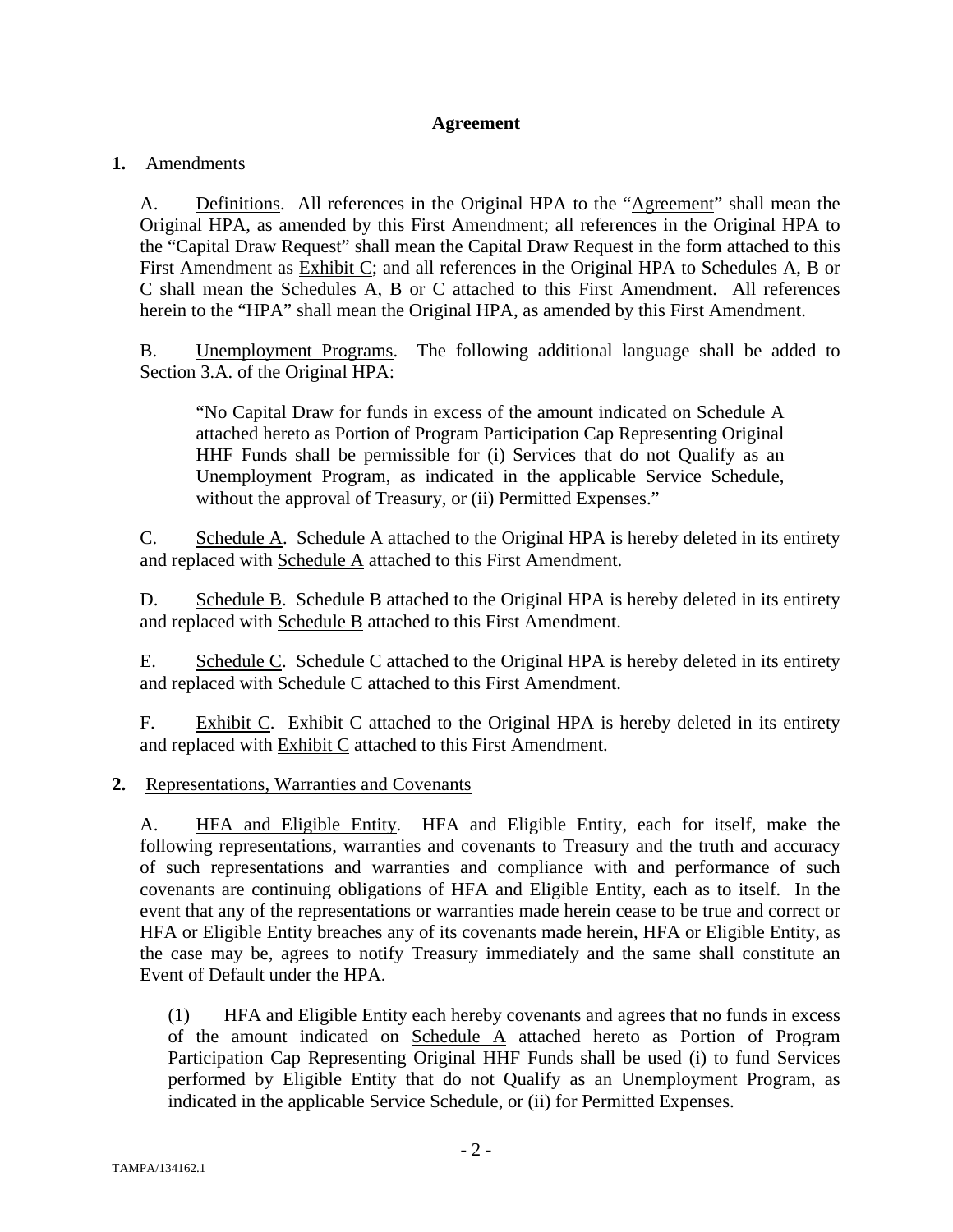(2) HFA and Eligible Entity each hereby certifies, represents and warrants as of the date hereof that each of the representations and warranties of HFA or Eligible Entity, as applicable, contained in the HPA are true, correct, accurate and complete in all material respects as of the date hereof. All covenants of HFA or Eligible Entity, as applicable, contained in the HPA shall remain in full force and effect and neither HFA, nor Eligible Entity is in breach of any such covenant.

(3) Eligible Entity has the full corporate power and authority to enter into, execute, and deliver this First Amendment and any other closing documentation delivered to Treasury in connection with this First Amendment, and to perform its obligations hereunder and thereunder.

(4) HFA has the full legal power and authority to enter into, execute, and deliver this First Amendment and any other closing documentation delivered to Treasury in connection with this First Amendment, and to perform its obligations hereunder and thereunder.

#### **3.** Miscellaneous

A. The recitals set forth at the beginning of this First Amendment are true and accurate and are incorporated herein by this reference.

B. Capitalized terms used but not defined herein shall have the meanings ascribed to them in the HPA.

C. Any provision of the HPA that is determined to be prohibited or unenforceable in any jurisdiction shall, as to such jurisdiction, be ineffective to the extent of such prohibition or unenforceability without invalidating the remaining provisions of the HPA, and no such prohibition or unenforceability in any jurisdiction shall invalidate such provision in any other jurisdiction.

D. This First Amendment may be executed in two or more counterparts (and by different parties on separate counterparts), each of which shall be deemed an original, but all of which together shall constitute one and the same instrument. Facsimile or electronic copies of this First Amendment shall be treated as originals for all purposes.

# [SIGNATURE PAGE FOLLOWS; REMAINDER OF PAGE INTENTIONALLY LEFT BLANK]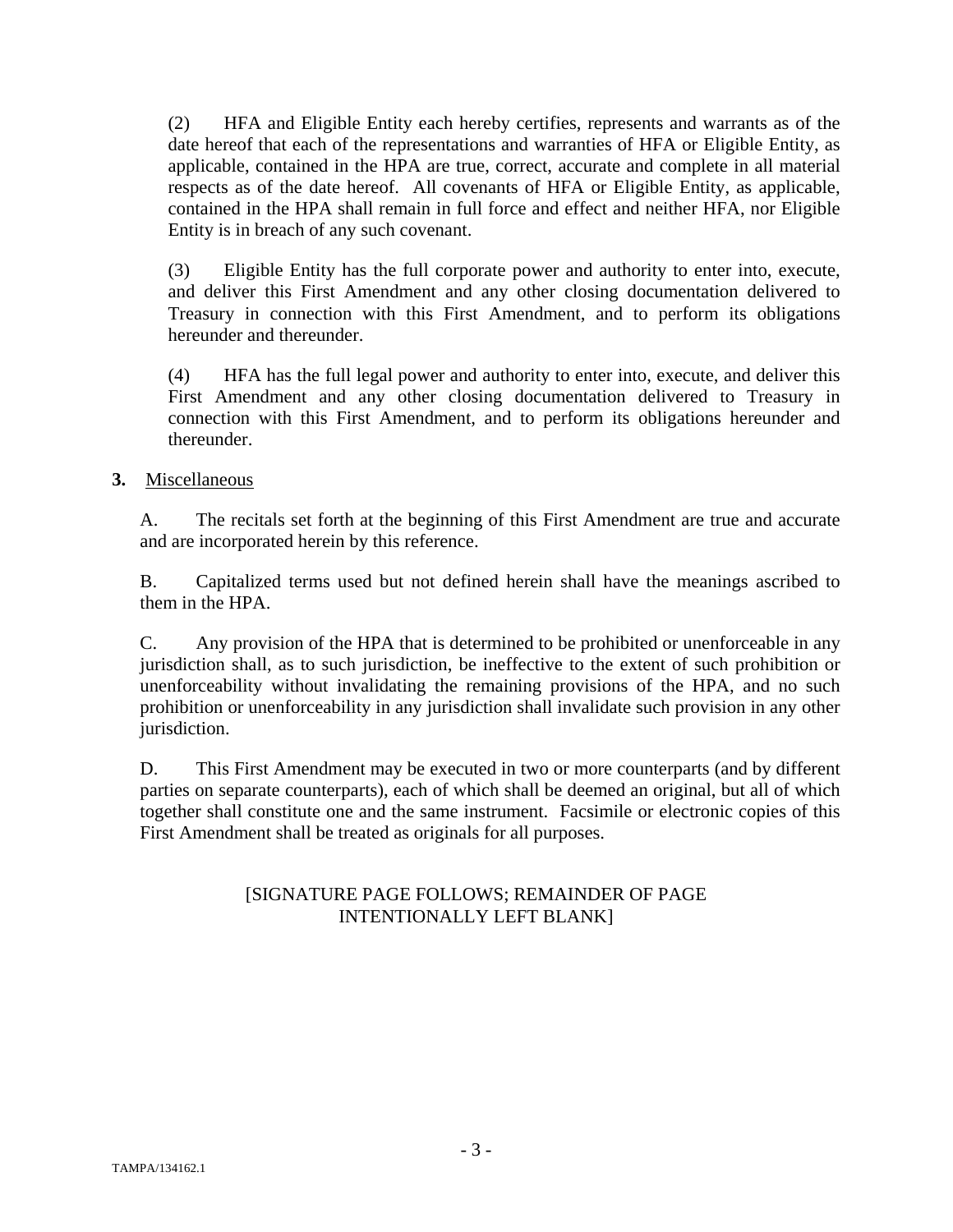**In Witness Whereof**, HFA, Eligible Entity and Treasury by their duly authorized officials hereby execute and deliver this First Amendment to Commitment to Purchase Financial Instrument and HFA Participation Agreement as of the Amendment Date.

#### **HFA**: **TREASURY**:

SOUTH CAROLINA STATE HOUSING FINANCE AND DEVELOPMENT **AUTHORITY** 

UNITED STATES DEPARTMENT OF THE **TREASURY** 

By: /s/ Valerie M. Williams By: Name: Valerie M. Williams Name: Herbert M. Allison, Jr.

Title: Executive Director Title: Assistant Secretary for Financial Stability

#### **ELIGIBLE ENTITY**:

SC HOUSING CORP.

By: /s/ Valerie M. Williams Name: Valerie M. Williams Title: Executive Director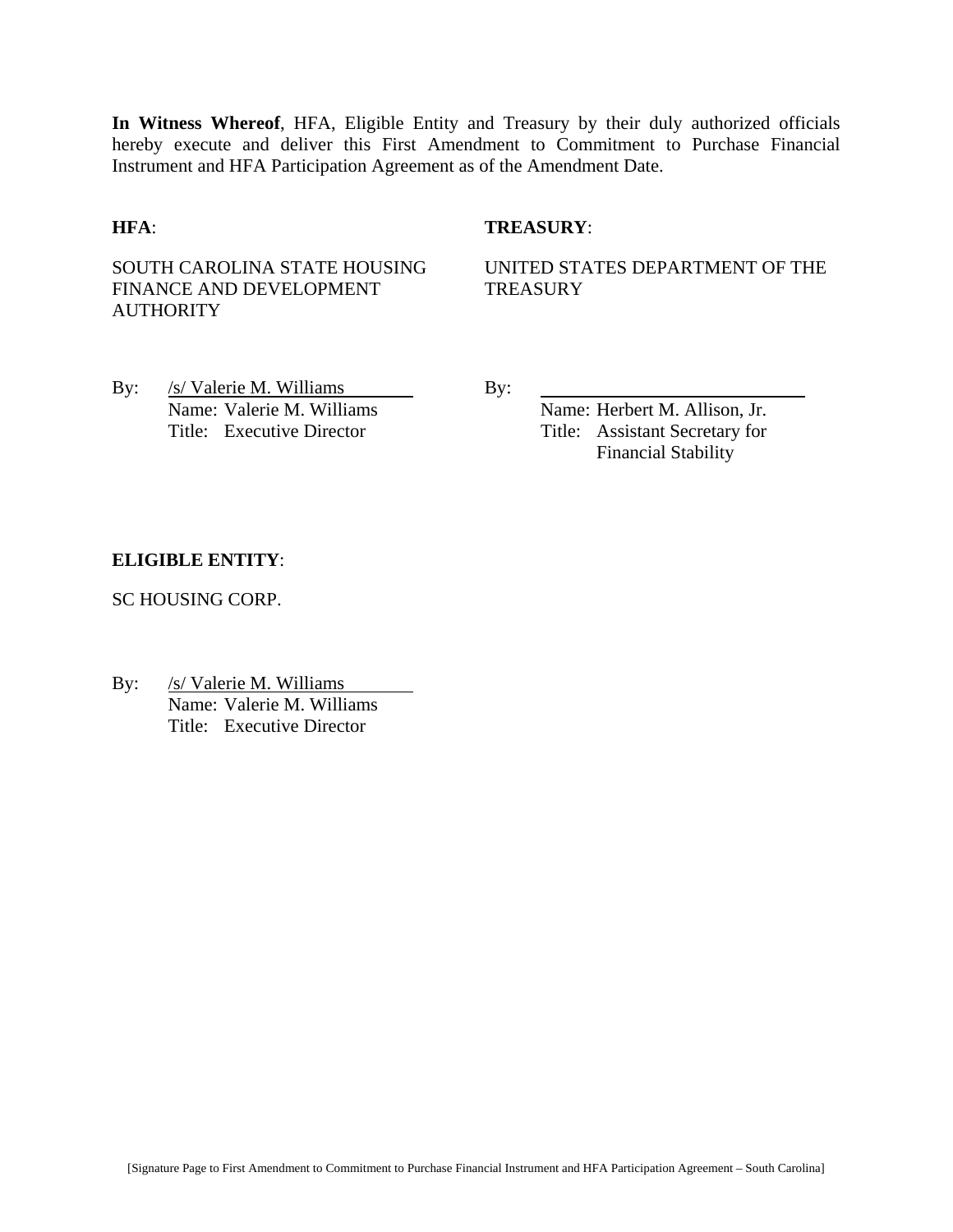**In** Witness Whereof, HFA, Eligible Entity and Treasury by their duly authorized officials hereby execute and deliver this First Amendment to Commitment to Purchase Financial Instrument and HFA Participation Agreement as of the Amendment Date.

HFA:

TREASURY:

TREASURY

SOUTH CAROLINA STATE HOUSING FINANCE AND DEVELOPMENT AUTHORITY

By:

Name: Title:

By:

Name: Herbert M. Allison, Jr.

Title: Assistant Secretary for Financial Stability

UNITED STATES DEPARTMENT OF THE

#### ELIGIBLE ENTITY:

SC HOUSING CORP.

By:

Name: Title:

[Signature Page to First Amendment to Commitment to Purchase Financial Instrument and HFA Participation Agreement - South Carolina]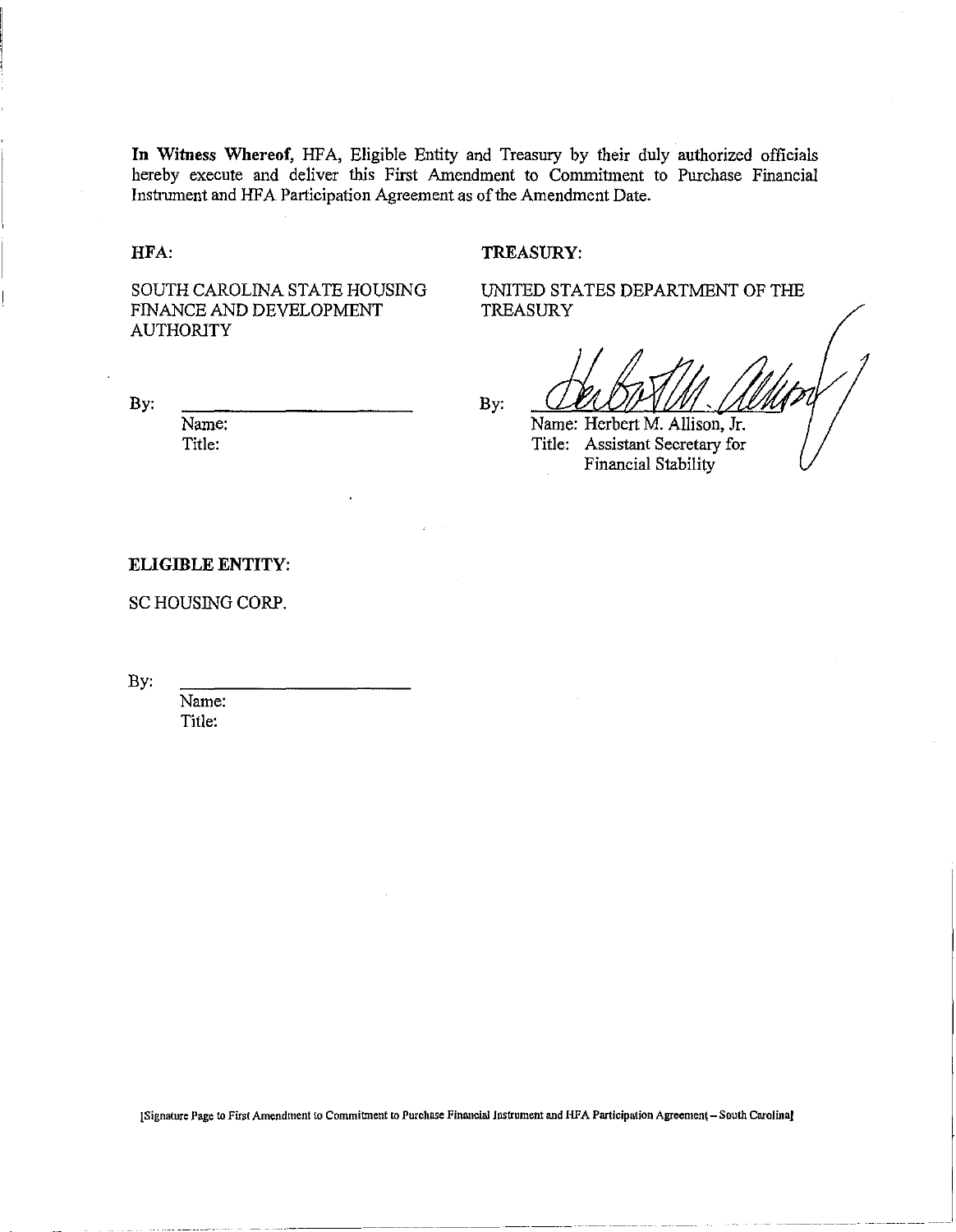# **EXHIBITS AND SCHEDULES**

- Exhibit C Form of Capital Draw Request
- Schedule A Basic Information
- Schedule B Service Schedules<br>Schedule C Permitted Expenses
- Permitted Expenses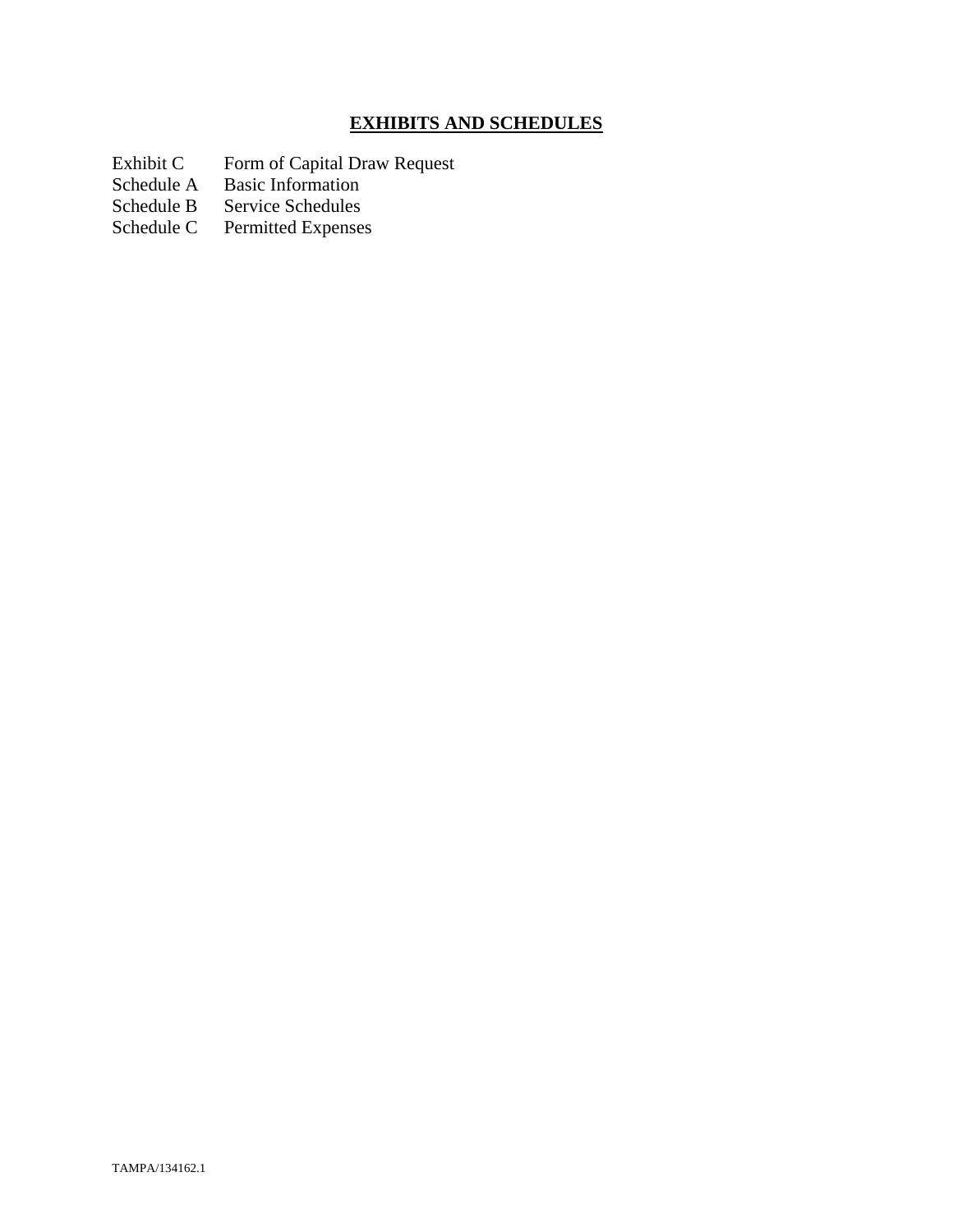#### **EXHIBIT C**

#### **FORM OF CAPITAL DRAW REQUEST**

[insert date]

The Bank of New York Mellon tarpcppclosing@bnymellon.com Attn: Matthew Sabino

The United States Department of the Treasury OFSChiefCounselNotices@do.treas.gov HFAInnovation@do.treas.gov tarp.compliance@do.treas.gov Attention: HFA Hardest Hit Fund

Ladies/Gentlemen:

 Reference is made to the Commitment to Purchase Financial Instrument and HFA Participation Agreement dated as of the date set forth on Schedule A thereto (as amended, supplemented or otherwise modified and in effect from time to time, the "HPA") by and among [insert HFA name] ("HFA"), [insert Eligible Entity name] ("Eligible Entity") and the United States Department of the Treasury ("Treasury"). Reference is also made to the Financial Instrument dated the date set forth on Schedule A to the HPA delivered by Eligible Entity to Treasury (as amended, restated, supplemented or otherwise modified and in effect from time to time, the "Financial Instrument"). Capitalized terms used but not otherwise defined herein shall have the meaning given them in the HPA.

 In accordance with Section 3.A. of the HPA, the undersigned Eligible Entity hereby requests that The Bank of New York Mellon ("BNYM"), on behalf of Treasury, disburse the amounts set forth on the attached Capital Draw Schedule as a Capital Draw against the Purchase Price as described in the HPA to Eligible Entity on [insert date] (the "Funding Date").

 HFA and Eligible Entity, as applicable, hereby certify to Treasury and BNYM, as of the date hereof and on the Funding Date, that:

- (a) no default or Event of Default has occurred and is continuing as of the date hereof and on the Funding Date [other than \_\_\_\_\_\_\_\_\_\_\_\_\_\_];
- (b) each of the representations and warranties made by HFA and Eligible Entity in the HPA and Financial Instrument are true and correct on and as of such date, as if made on and as of the date hereof and on the Funding Date [other than ];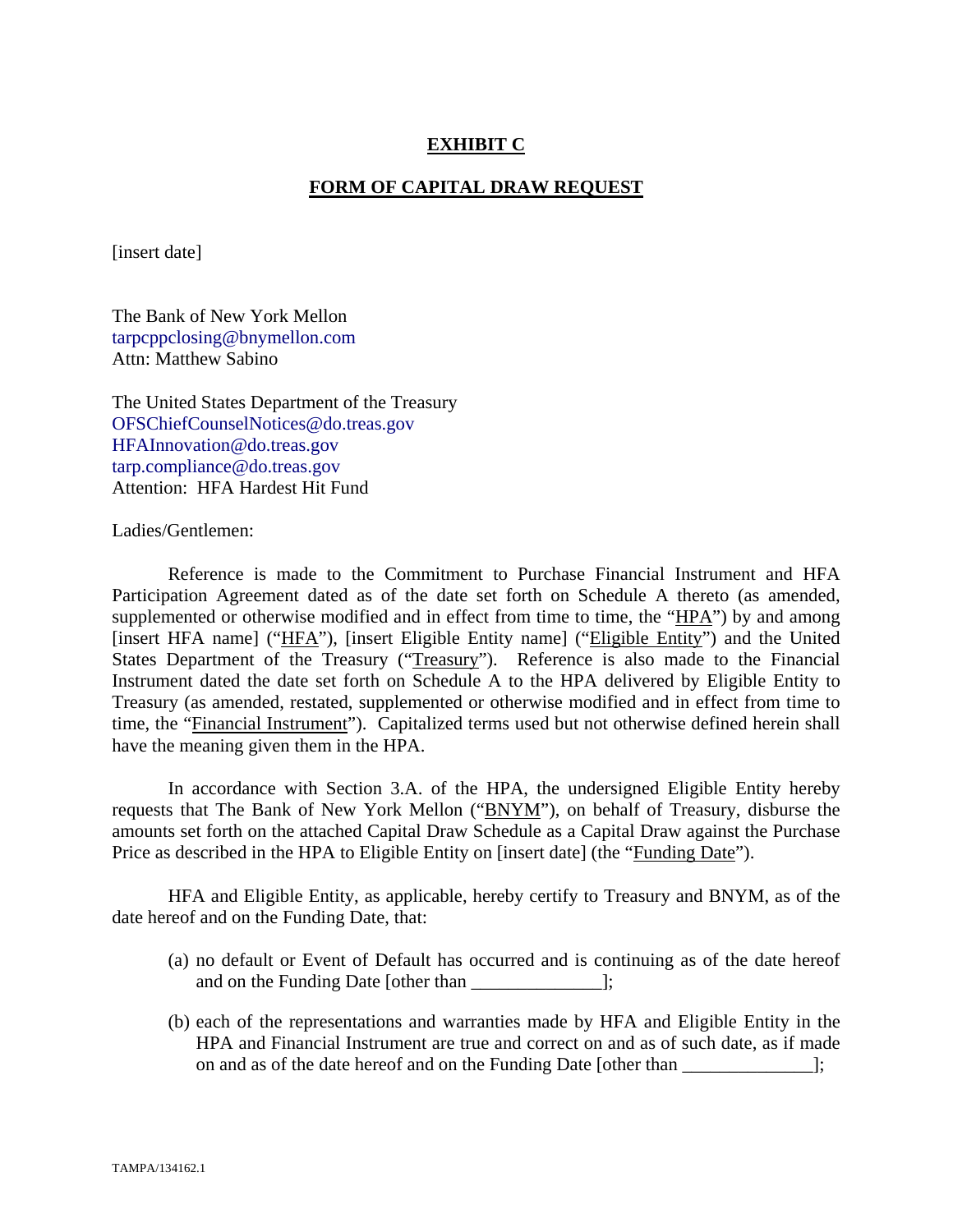- (c) HFA and Eligible Entity are in compliance with the covenants and other agreements set forth in the HPA and Financial Instrument, which shall remain in full force and effect [other than \_\_\_\_\_\_\_\_\_\_\_\_\_\_];
- (d) No portion of any prior Capital Draw and/or this Capital Draw in excess of the amount set forth on Schedule A to the HPA as Portion of Program Participation Cap Representing Original HHF Funds, have been or will be used to fund Services that do not Qualify as an Unemployment Program, as indicated in the applicable Service Schedule, or Permitted Expenses.
- (e) all data and information set forth in this Capital Draw Request, including the Capital Draw Schedule, is true and correct in all respects; and
- (f) to our knowledge, there have been no Acts of Bad Faith by any HHF Recipient [other than \_\_\_\_\_\_\_\_\_\_\_\_\_\_].

 In the event that any part of the certification made herein is discovered not to be true and correct after the date hereof, HFA or Eligible Entity, as applicable, shall notify Treasury immediately.

[INSERT FULL LEGAL NAME OF HFA]

[Name of Authorized Official] [Title of Authorized Official]

 $\overline{a}$ 

 $\overline{a}$ 

#### [INSERT FULL LEGAL NAME OF ELIGIBLE ENTITY]

[Name of Authorized Official] [Title of Authorized Official]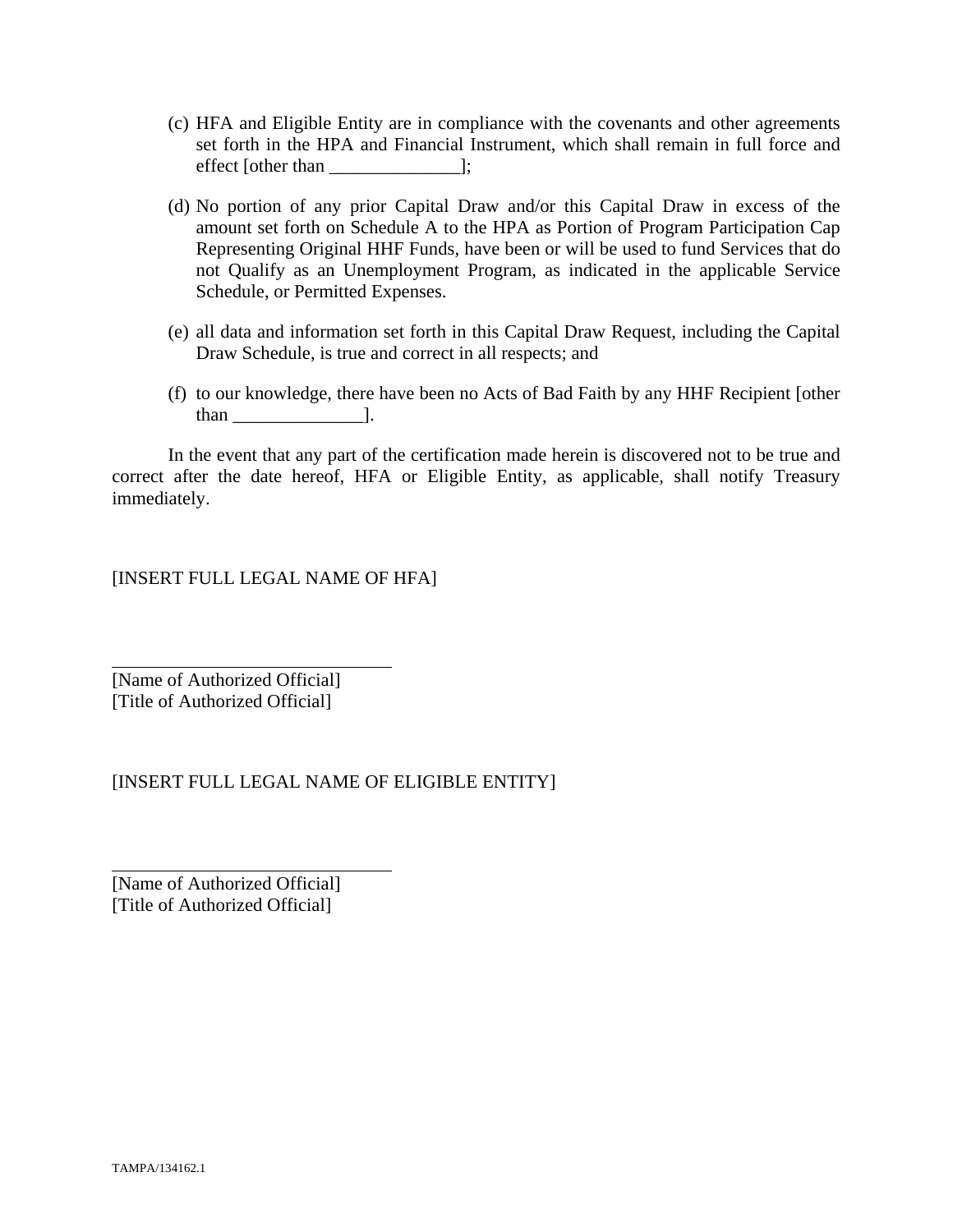# **CAPITAL DRAW SCHEDULE**

| Capital Draw Request for:                                                                                                  |               |
|----------------------------------------------------------------------------------------------------------------------------|---------------|
| [] Program                                                                                                                 | \$            |
| ] Program                                                                                                                  | $\mathcal{S}$ |
| [ Program                                                                                                                  | \$            |
| Permitted Administrative Expenses                                                                                          | \$            |
| <b>Total Capital Draw Request</b>                                                                                          | \$            |
| Amount of Capital Draw Request for Non-Unemployment Programs and<br><b>Permitted Expenses</b>                              | \$            |
| Amount of Capital Draw Request for Unemployment Programs                                                                   | $\mathcal{S}$ |
| Total Capital Draw Request as a Percentage of Program Participation Cap <sup>1</sup> :                                     | $\%$          |
|                                                                                                                            |               |
| Total Purchase Price funded to date, including current Capital Draw:                                                       | $\mathbb{S}$  |
| Total funding to date, including current Capital Draw for Non-Unemployment<br>Programs and Permitted Expenses <sup>2</sup> | \$            |
| Total funding to date, including current Capital Draw for Unemployment<br>Programs                                         | $\mathcal{S}$ |
|                                                                                                                            |               |
| Program Participation Cap:                                                                                                 | \$            |
|                                                                                                                            |               |
| Program Funds Remaining:                                                                                                   | \$            |
|                                                                                                                            |               |
| Amount of HHF Program funds on hand prior to this Capital Draw:                                                            | $\mathcal{S}$ |
|                                                                                                                            |               |
| HHF Program funds on hand prior to this Capital Draw as a Percentage of<br>Program Participation Cap <sup>3</sup> :        | $\%$          |

 $<sup>1</sup>$  May not be less than 2.5% nor exceed 20%.</sup>

\_\_\_\_\_\_\_\_\_\_\_\_\_\_\_\_\_\_\_\_\_\_\_\_

<sup>2</sup> May not exceed Portion of Program Participation Cap Representing Original HHF Funds.<br><sup>3</sup> May not exceed 5.0% on the date of submission of the Draw Request.

**Depository Account Information/Wire Instructions for payment of Capital Draw:**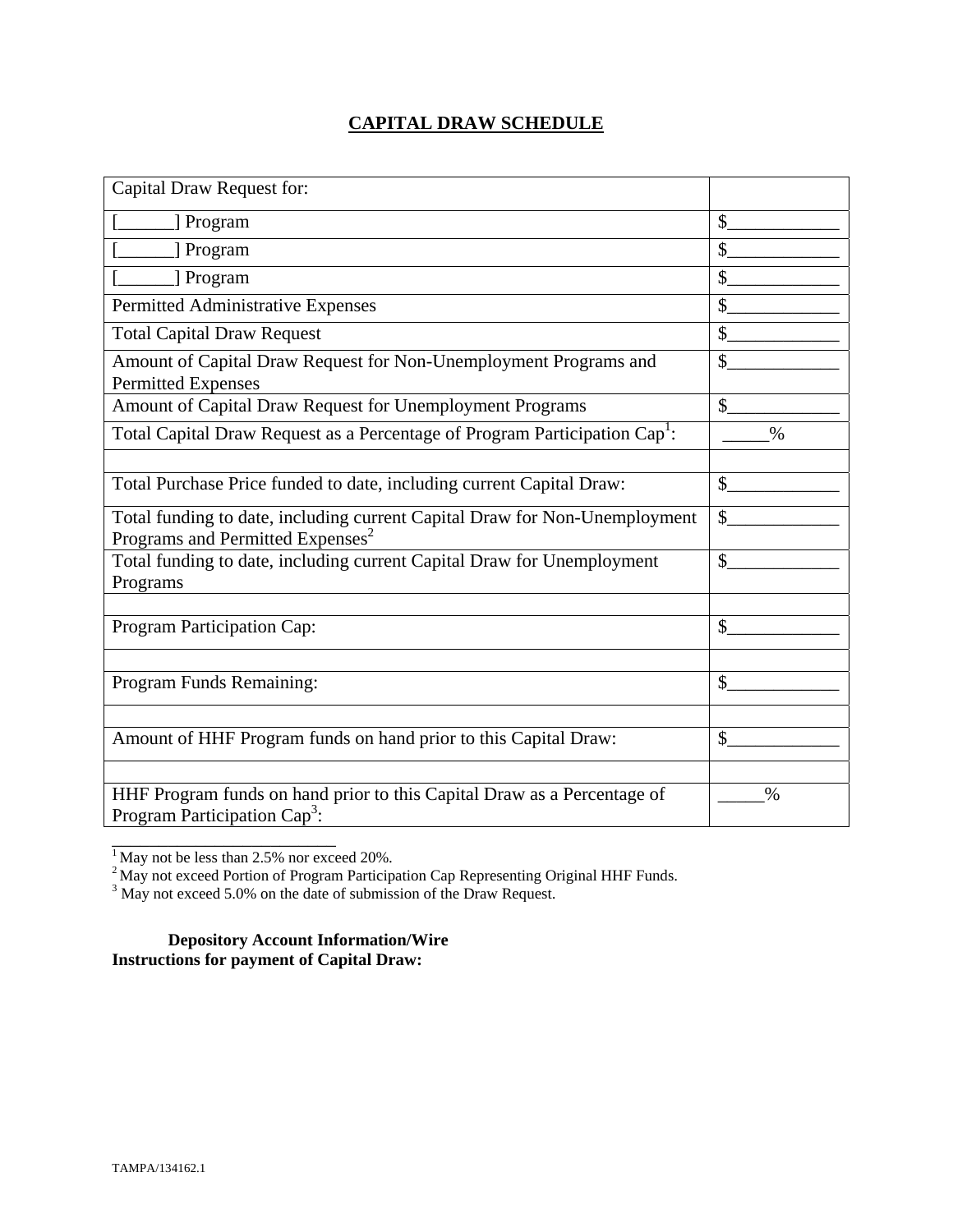#### **SCHEDULE A**

## **BASIC INFORMATION**

Eligible Entity Information:<br>Name of the Eligible Entity:

SC Housing Corp. ("SCHC")

Corporate or other organizational form: Nonprofit corporation

Jurisdiction of organization: South Carolina

Notice Information:

| <b>HFA</b> Information: |                                                                                       |
|-------------------------|---------------------------------------------------------------------------------------|
| Name of HFA:            | South Carolina State Housing Finance and<br>Development Authority                     |
| Organizational form:    | a public body, corporate and politic under<br>the laws of the State of South Carolina |
| Date of Application:    | June 1, 2010                                                                          |
| Date of Action Plan:    | September 1, 2010                                                                     |
| Notice Information:     |                                                                                       |

| <b>Program Participation Cap:</b>       | \$196,772,347.00 |
|-----------------------------------------|------------------|
| Portion of Program Participation Cap    |                  |
| <b>Representing Original HHF Funds:</b> | \$138,000,000.00 |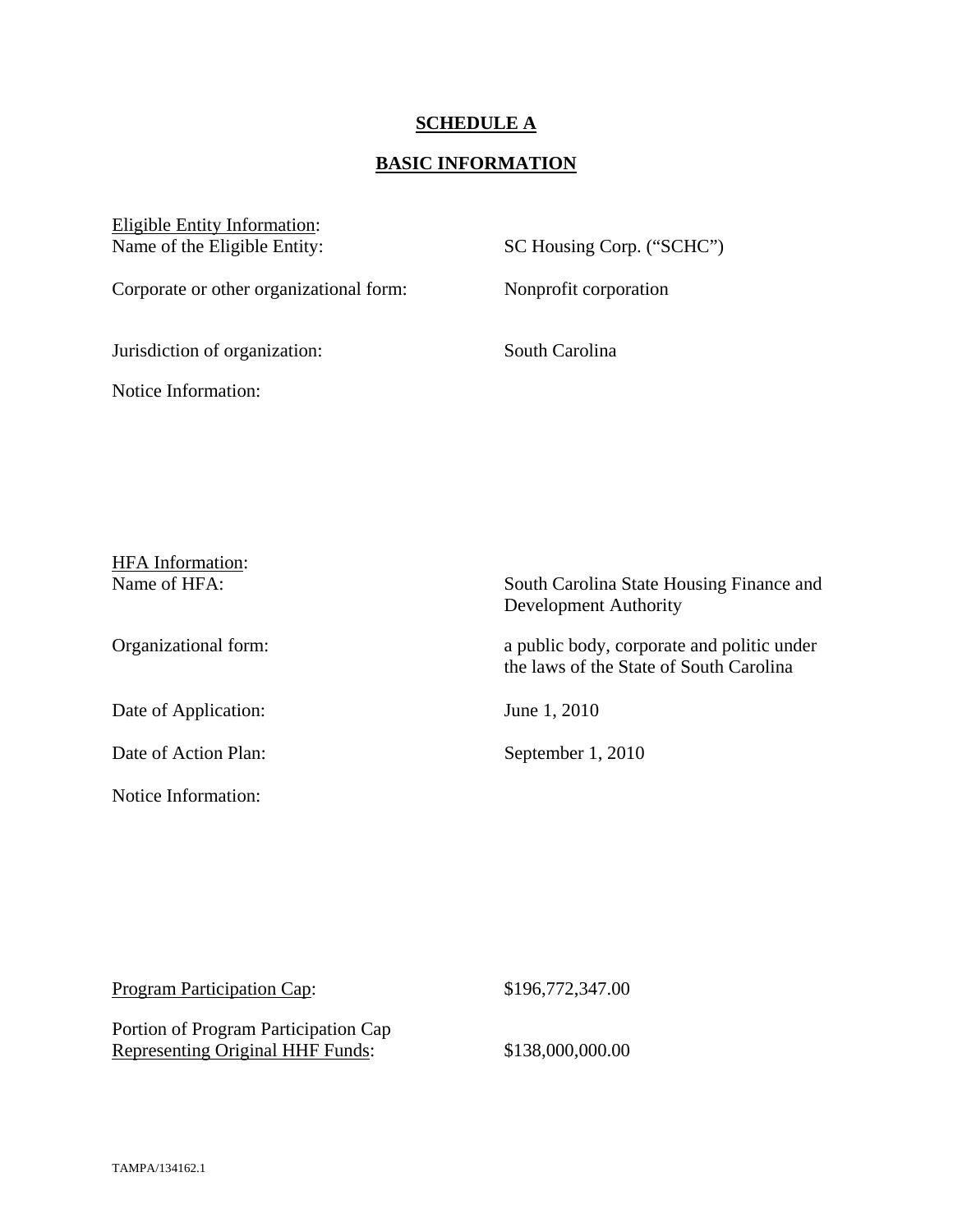| Portion of Program Participation Cap            |                                                                                                                                                           |
|-------------------------------------------------|-----------------------------------------------------------------------------------------------------------------------------------------------------------|
| Representing Unemployment HHF Funds:            | \$58,772,347.00                                                                                                                                           |
| Permitted Expenses:                             | \$35,411,436.90                                                                                                                                           |
| Closing Date:                                   | August 3, 2010                                                                                                                                            |
| <b>Amendment Date:</b>                          | September 23, 2010                                                                                                                                        |
| Eligible Entity Depository Account Information: | See account information set forth in the<br>Depository Account Control Agreement<br>between Treasury and Eligible<br>Entity<br>regarding the HHF Program. |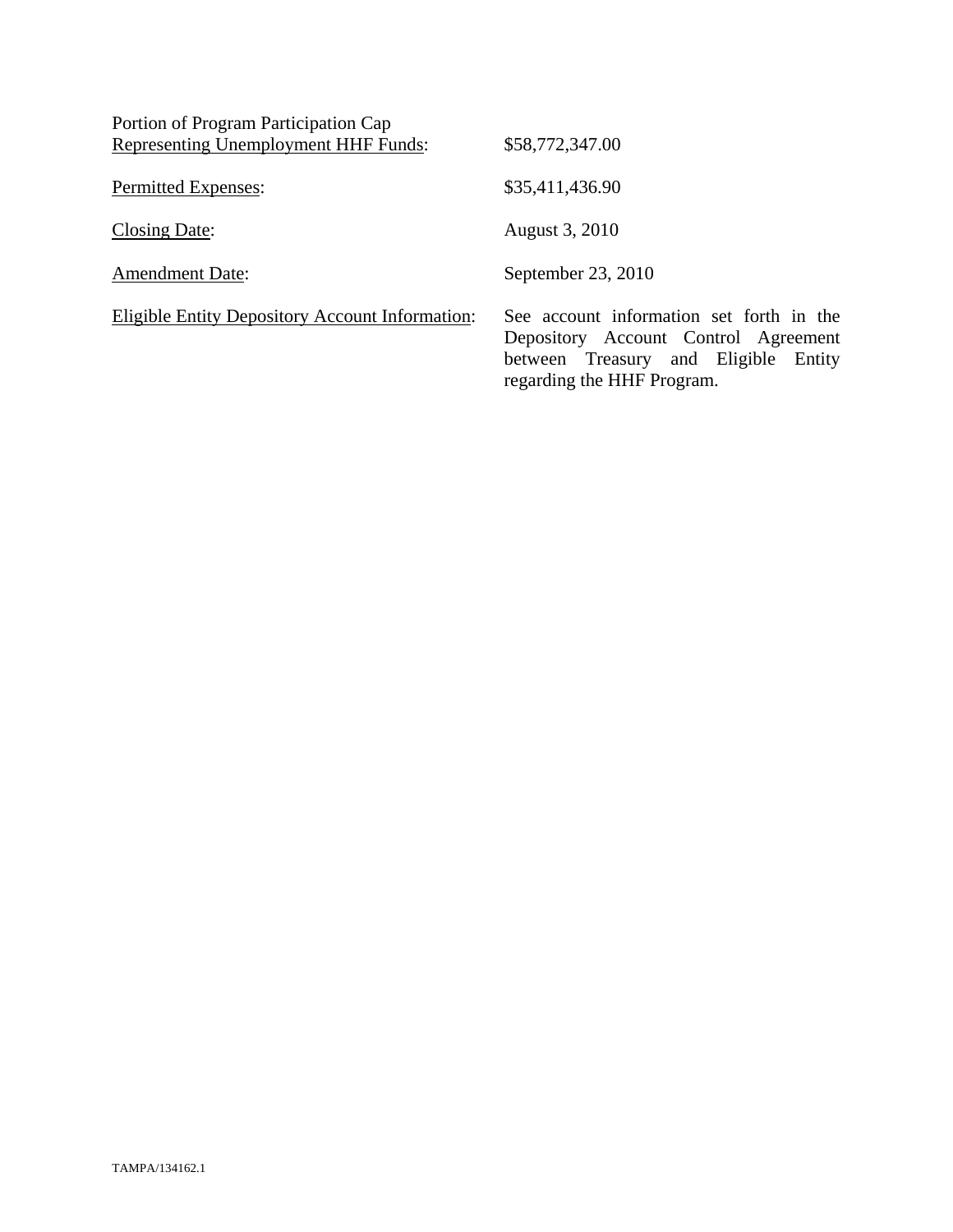#### **SCHEDULE B**

#### **SERVICE SCHEDULES**

The Service Schedules attached as Schedule B to the Original HPA are hereby deleted in their entirety and replaced with the attached Service Schedules (numbered sequentially as Service Schedule B-1, Service Schedule B-2, et. seq.), which collectively comprise Schedule B to the HPA.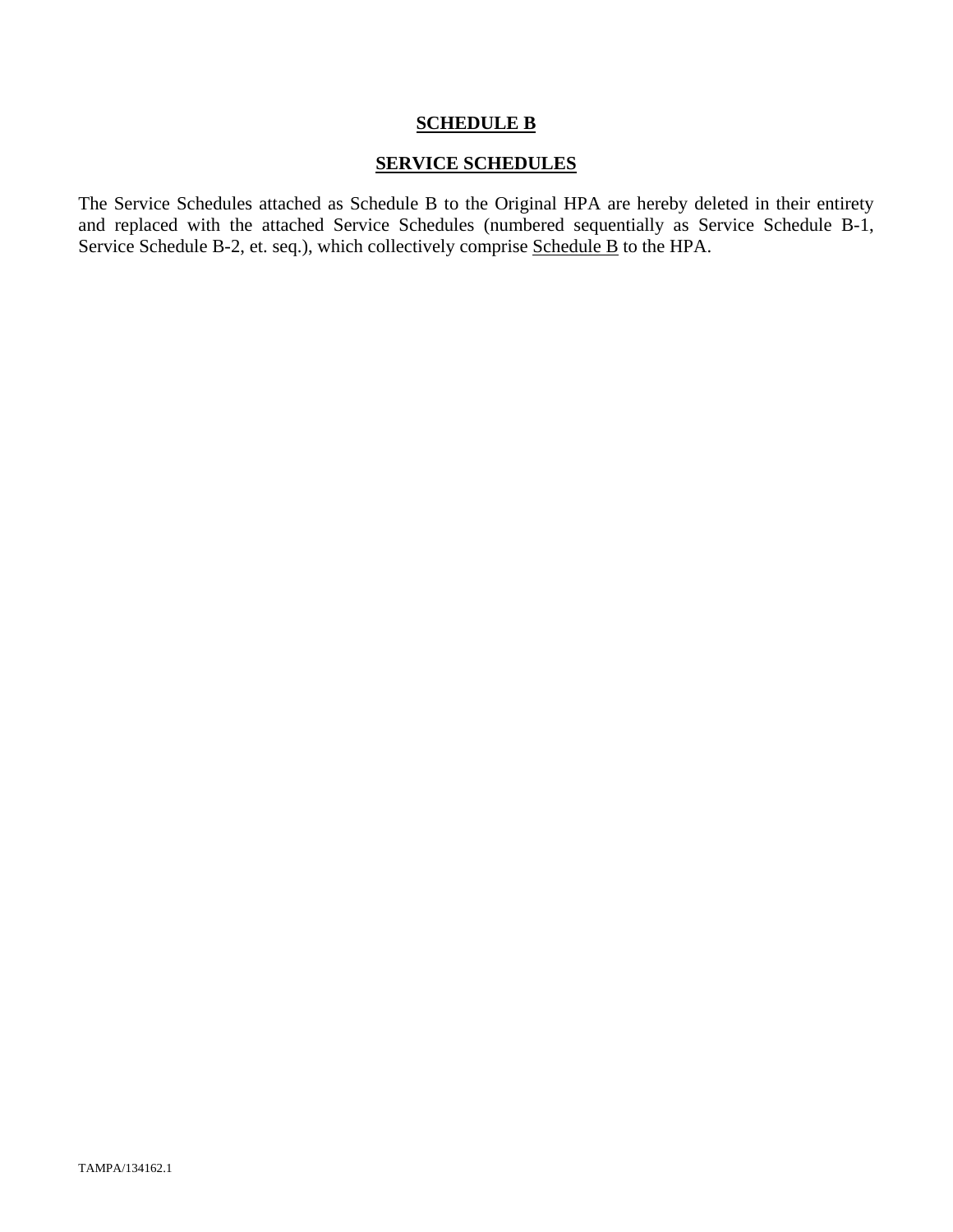#### **SC State Housing Finance and Development Authority Monthly Payment Assistance Program Summary Guidelines**

| 1. | <b>Program Overview</b>                                                               | The Monthly Payment Assistance Program will assist eligible<br>borrowers by making their full monthly mortgage payments for a<br>period of time. The terms and length of assistance will vary<br>based on the unemployment rate for the county in which the                                                                                                                |
|----|---------------------------------------------------------------------------------------|----------------------------------------------------------------------------------------------------------------------------------------------------------------------------------------------------------------------------------------------------------------------------------------------------------------------------------------------------------------------------|
|    |                                                                                       | property is located, and will be reviewed periodically during the<br>assistance period.<br>Assistance under this Program will be capped at 24 months and                                                                                                                                                                                                                   |
|    |                                                                                       | \$36,000 per household, depending on county unemployment.<br>(See Section 3 for more information.)                                                                                                                                                                                                                                                                         |
| 2. | <b>Program Goals</b>                                                                  | To bridge eligible borrowers across a gap in employment, or<br>other short-term reduction in income, and allow them to stay<br>current on their mortgages.                                                                                                                                                                                                                 |
| 3. | <b>Target Population/</b><br><b>Areas</b>                                             | This Program will be available in all 46 counties in South<br>Carolina, and is intended to assist borrowers with a short-term<br>affordability problem.<br>Additional assistance will be available to eligible homeowners<br>living in targeted or "hardest hit" counties, those with                                                                                      |
|    |                                                                                       | unemployment rates greater than or equal to 12%. Such<br>employment rate will be evaluated from time to time and may be<br>adjusted due to changing economic conditions.                                                                                                                                                                                                   |
| 4. | <b>Program Allocation</b><br>(Excluding<br><b>Administrative</b><br><b>Expenses</b> ) | \$113,500,000.00                                                                                                                                                                                                                                                                                                                                                           |
| 5. | <b>Borrower Eligibility</b><br><b>Criteria</b>                                        | An eligible borrower must be a "Responsible Borrower." A<br>"Responsible Borrower" is a borrower who is facing possible<br>foreclosure due to circumstances beyond his/her control, i.e.<br>underemployment, unemployment, death of a spouse, catastrophic<br>medical expenses, and/or divorce, in addition to satisfying certain<br>criteria.<br>Other specific criteria: |
|    |                                                                                       | Borrower must be unemployed and receiving<br>unemployment insurance ("UI") payments as administered<br>by the State of South Carolina.<br>Payment to Income ratio must exceed 38%, including UI<br>payments.<br>Borrower must provide a financial hardship affidavit.                                                                                                      |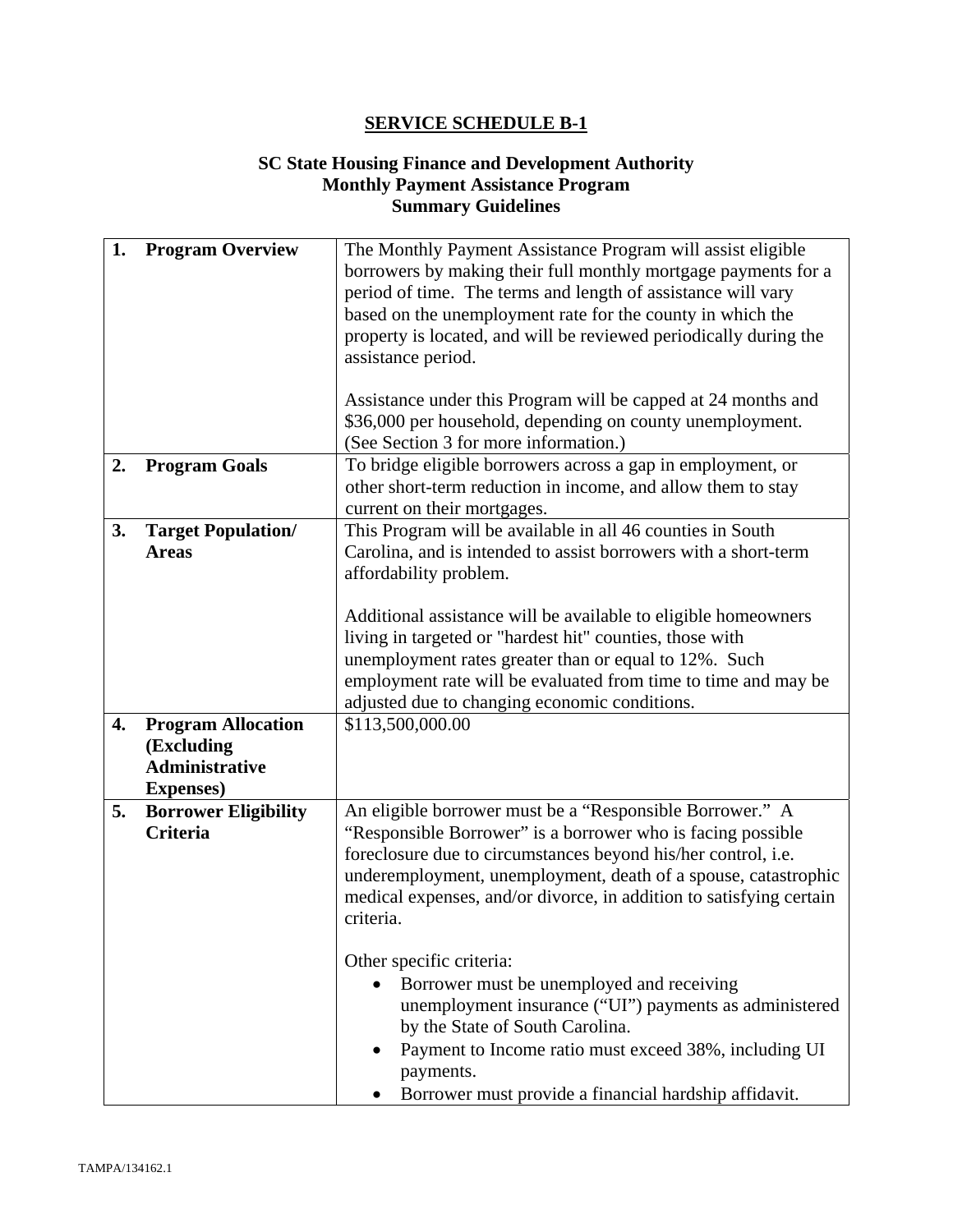|    |                                                     | Mortgage can be no more than 90 days delinquent.<br>$\bullet$                                                             |
|----|-----------------------------------------------------|---------------------------------------------------------------------------------------------------------------------------|
|    |                                                     | Mortgage must have been current for 12 months preceding                                                                   |
|    |                                                     | unemployment with no more than two 30-day late                                                                            |
|    |                                                     | occurrences.                                                                                                              |
|    |                                                     | Borrower must demonstrate continued efforts to become                                                                     |
|    |                                                     | re-employed.                                                                                                              |
|    |                                                     | All final eligibility determinations will be made by SCHC.<br>Funds will be available on a first-come first served basis. |
| 6. |                                                     |                                                                                                                           |
|    | <b>Property/Loan</b><br><b>Eligibility Criteria</b> | Eligible loans must be fixed term, fully amortizing, and<br>$\bullet$                                                     |
|    |                                                     | the original loan amount must be within GSE limits.<br>Eligible properties must be owner-occupied primary                 |
|    |                                                     | residence located in South Carolina.                                                                                      |
| 7. | <b>Program Exclusions</b>                           | Borrowers already under a non-South Carolina HFA Hardest-<br>$\bullet$                                                    |
|    |                                                     | Hit Fund program will be ineligible to participate.                                                                       |
|    |                                                     | A borrower facing foreclosure due self-inflicted financial                                                                |
|    |                                                     | hardship and/or poor debt management, stripping the equity                                                                |
|    |                                                     | from their home for non-essential purposes, or overall                                                                    |
|    |                                                     | mismanagement of their personal budget.                                                                                   |
| 8. | <b>Structure of</b>                                 | Assistance under this Program will be provided in the form of a                                                           |
|    | <b>Assistance</b>                                   | nonrecourse zero-percent interest, non-amortizing, forgivable                                                             |
|    |                                                     | loan secured by a subordinate lien on the subject property. The                                                           |
|    |                                                     | loan will be forgiven over a five (5) year period at a rate of 20%                                                        |
|    |                                                     | per year. If property is sold or refinanced prior to the loan                                                             |
|    |                                                     | termination date, funds will be recovered should sufficient equity                                                        |
|    |                                                     | be available from the transaction.                                                                                        |
|    |                                                     | Any loan payoff proceeds will be recycled for use within the                                                              |
|    |                                                     | Program and used to provide assistance to additional homeowners                                                           |
|    |                                                     | until December 31, 2017, at which time any proceeds shall be                                                              |
|    |                                                     | returned to Treasury.                                                                                                     |
| 9. | <b>Per Household</b>                                | Assistance under this Program will be capped at \$36,000 per                                                              |
|    | Assistance                                          | household for targeted counties (as described in Section 3), and                                                          |
|    |                                                     | \$18,000 per household for all other counties. Expected Median:                                                           |
|    |                                                     | \$15,000                                                                                                                  |
|    | 10. Duration of Assistance                          | Assistance under this Program will be capped at 24 months for                                                             |
|    |                                                     | targeted counties (as described in Section 3), and 12 months for                                                          |
|    | 11. Estimated Number of                             | all other counties.                                                                                                       |
|    | Participating                                       | It is expected that that $4,200 - 8,500$ families will be assisted<br>under this Program.                                 |
|    | <b>Households</b>                                   |                                                                                                                           |
|    | 12. Program Inception/                              | This Program will be available statewide within 90 days of                                                                |
|    | <b>Duration</b>                                     | execution of the Participation Agreement. It is expected that it                                                          |
|    |                                                     | will run for 60 months.                                                                                                   |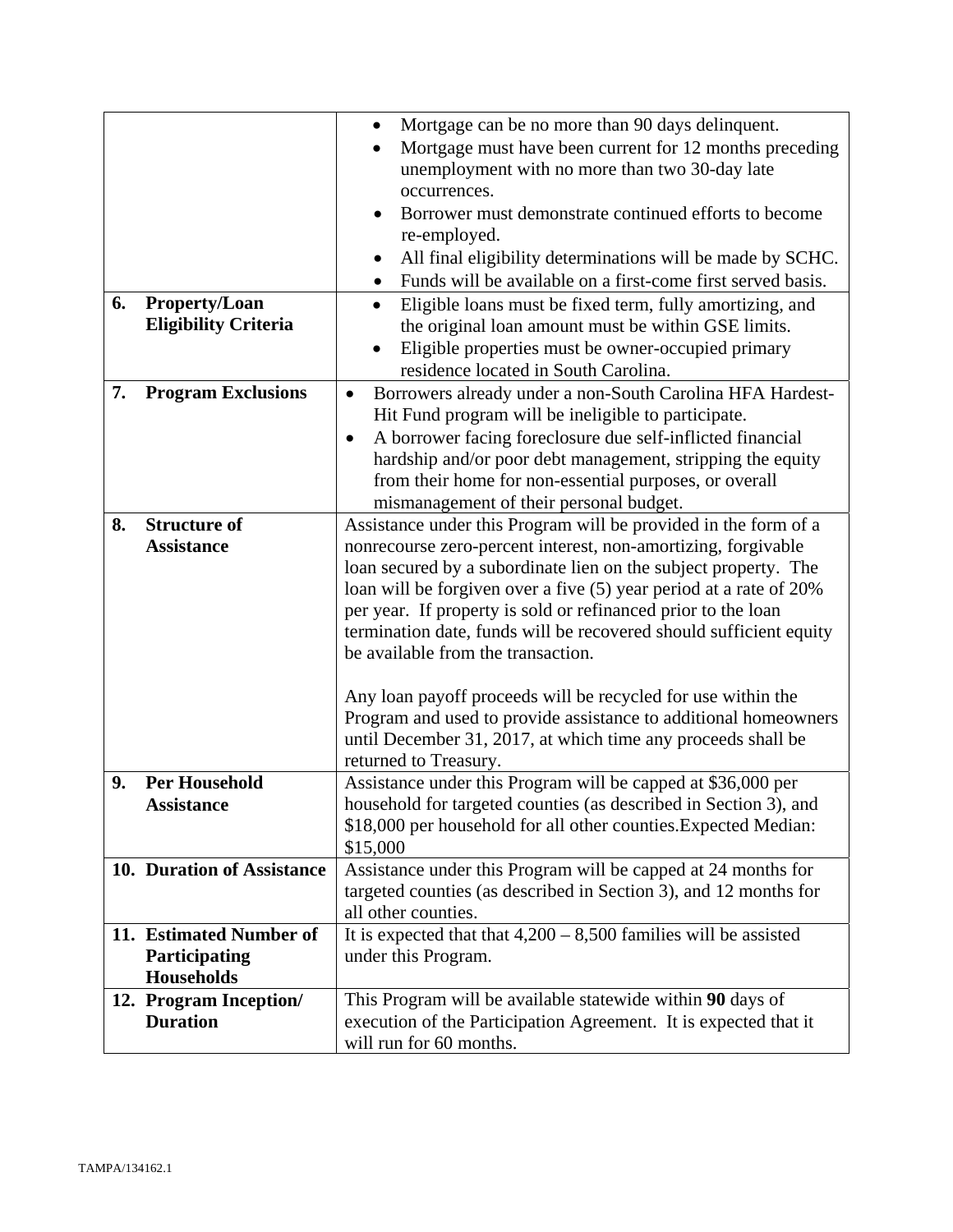| 13. Program Interactions | This Program will interact with:<br>$\bullet$                       |
|--------------------------|---------------------------------------------------------------------|
| with Other Programs      | Direct Loan Assistance Program - Households that are<br>$\bullet$   |
| (e.g. other HFA          | delinquent at the time monthly assistance begins may be             |
| programs)                | eligible for direct assistance to help with any capitalized         |
|                          | arrearage that exists.                                              |
|                          | HAMP Assistance Program - Households successfully<br>$\bullet$      |
|                          | coming out of the Program may be eligible for HAMP                  |
|                          | Assistance to obtain a permanent modification.                      |
|                          |                                                                     |
|                          | Property Disposition Assistance Program - Households that           |
|                          | are not self-supporting after exhausting allowable funding          |
|                          | under this Program may be eligible for the Property                 |
|                          | Disposition Assistance Program.                                     |
| 14. Program Interactions | The Program will effectively "hand off" the borrower to HAMP        |
| with HAMP                | once the borrower is reemployed, if required. Households            |
|                          | successfully coming out of the Program may be eligible for          |
|                          | HAMP assistance to obtain a permanent modification.                 |
|                          |                                                                     |
|                          | The funds from this Program would be utilized prior to UP.          |
|                          | Implementing the Program in this order is most beneficial to the    |
|                          | borrower and the investor since payments would continue to be       |
|                          | made instead of capitalized and no late charges or adverse credit   |
|                          | report would occur. Should the borrower still be unemployed after   |
|                          | the assistance from this Program ends, they may be eligible to roll |
|                          | into UP.                                                            |
|                          |                                                                     |
|                          | Beneficiaries who participated in UP prior to making application    |
|                          | to SC HELP would be eligible to participate in this Program.        |
|                          |                                                                     |
|                          | It is also expected that this Program may act as a front-end        |
|                          | extension of existing forbearance with deed-in-lieu wrap            |
|                          | programs.                                                           |
| 15. Program Leverage     | None.                                                               |
| with Other Financial     |                                                                     |
| <b>Resources</b>         |                                                                     |
| 16. Qualify as an        | $\boxtimes$ Yes<br>$\square$ No                                     |
| Unemployment             |                                                                     |
| Program                  |                                                                     |
|                          |                                                                     |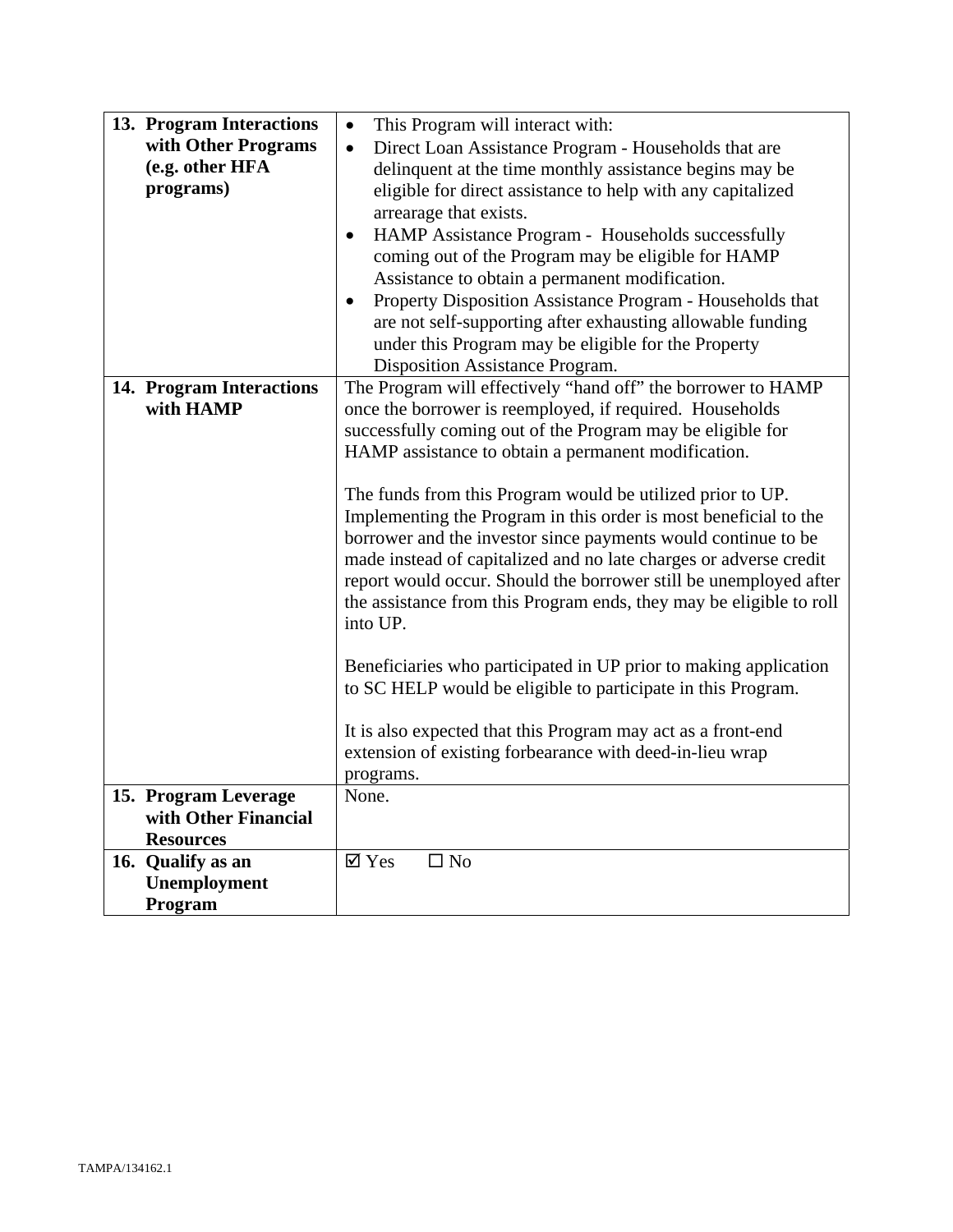#### **SC State Housing Finance and Development Authority Direct Loan Assistance Program Summary Guidelines**

| 1. | <b>Program Overview</b>                   | In some cases borrowers may have fallen behind on their                                                                    |
|----|-------------------------------------------|----------------------------------------------------------------------------------------------------------------------------|
|    |                                           | mortgage payments, but have since regained the ability to make                                                             |
|    |                                           | the full payment. However, there may still be an accrued                                                                   |
|    |                                           | arrearage owed to the lender which, until paid, places a hardship                                                          |
|    |                                           | on the borrower due to a continued accumulation of late fees and                                                           |
|    |                                           | other charges. Under the Direct Loan Assistance Program,                                                                   |
|    |                                           | funding will be provided to bring such loans current. Funds may                                                            |
|    |                                           | also be made available for principal reductions in order ensure                                                            |
|    |                                           | long-term affordability.                                                                                                   |
|    |                                           |                                                                                                                            |
|    |                                           | The terms of assistance will vary based on the unemployment rate                                                           |
|    |                                           | for the county in which the property is located, and will be                                                               |
|    |                                           | reviewed periodically during the assistance period.                                                                        |
|    |                                           |                                                                                                                            |
|    |                                           | Assistance under this Program will be capped at \$10,000 per                                                               |
|    |                                           | household, depending on county unemployment (See Section 3                                                                 |
|    |                                           | for more detail.)                                                                                                          |
|    |                                           | Program is a one-time payment per borrower household.                                                                      |
| 2. | <b>Program Goals</b>                      | To help borrowers become current on their mortgage following a                                                             |
|    |                                           | brief interruption or reduction in income and to ensure long-term                                                          |
|    |                                           |                                                                                                                            |
|    |                                           |                                                                                                                            |
|    |                                           | affordability.                                                                                                             |
| 3. | <b>Target Population/</b><br><b>Areas</b> | This Program will be available in all 46 counties in South<br>Carolina.                                                    |
|    |                                           |                                                                                                                            |
|    |                                           |                                                                                                                            |
|    |                                           | Additional assistance will be available to eligible homeowners<br>living in targeted or "hardest hit" counties, those with |
|    |                                           | unemployment rates greater than or equal to 12%. Such                                                                      |
|    |                                           | employment rate will be evaluated from time to time and may be                                                             |
|    |                                           | adjusted due to changing economic conditions.                                                                              |
| 4. | <b>Program Allocation</b>                 | \$19,000,000.10                                                                                                            |
|    | (Excluding                                |                                                                                                                            |
|    | <b>Administrative</b>                     |                                                                                                                            |
|    | <b>Expenses</b> )                         |                                                                                                                            |
| 5. | <b>Borrower Eligibility</b>               | An eligible borrower must be a "Responsible Borrower."<br>$\mathbf{A}$                                                     |
|    | <b>Criteria</b>                           | "Responsible Borrower" is a borrower who is facing possible                                                                |
|    |                                           | foreclosure due to circumstances beyond his/her control, i.e.                                                              |
|    |                                           | underemployment, unemployment, death of a spouse, catastrophic                                                             |
|    |                                           | medical expenses, and/or divorce, in addition to satisfying certain                                                        |
|    |                                           | criteria.                                                                                                                  |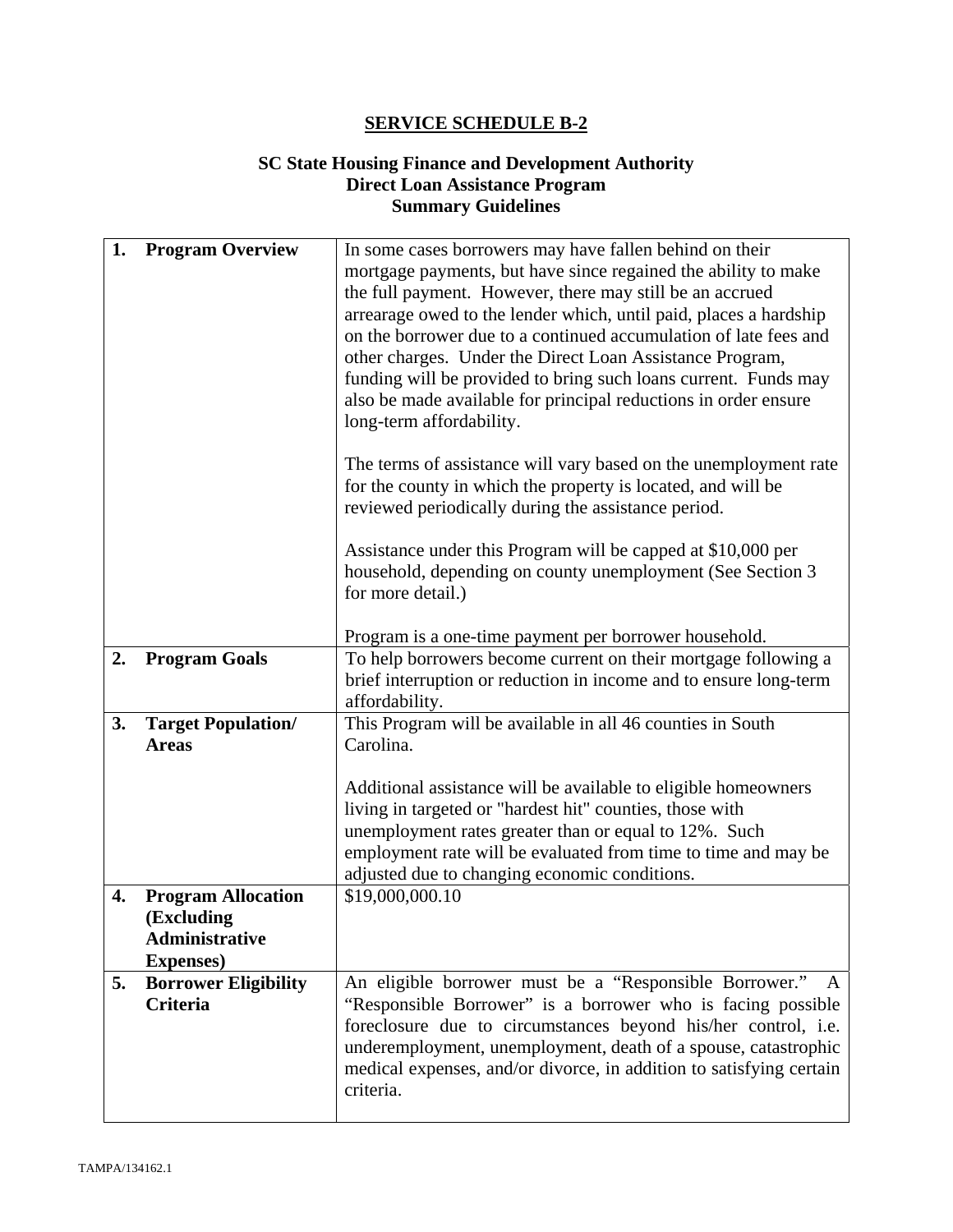|    |                             | Other specific criteria:                                                                                                        |
|----|-----------------------------|---------------------------------------------------------------------------------------------------------------------------------|
|    |                             | Must be able to demonstrate that delinquency was the                                                                            |
|    |                             | result of circumstances beyond the borrower's control.                                                                          |
|    |                             | Payment to Income ratio must not exceed 31%.<br>٠                                                                               |
|    |                             | Borrower must provide a financial hardship affidavit.<br>٠                                                                      |
|    |                             | Mortgage can be no more than 90 days delinquent.                                                                                |
|    |                             | Mortgage must have been current for 12 months preceding                                                                         |
|    |                             | delinquency event with no more than two 30-day late                                                                             |
|    |                             | occurrences.                                                                                                                    |
|    |                             | Borrower must demonstrate that circumstances that led to                                                                        |
|    |                             | the delinquency have been resolved.                                                                                             |
|    |                             | All final eligibility determinations will be made by SCHC.<br>$\bullet$                                                         |
|    |                             | Funds will be available on a first-come first served basis.                                                                     |
| 6. | <b>Property/Loan</b>        | Eligible loans must be fixed term, fully amortizing, and<br>$\bullet$                                                           |
|    | <b>Eligibility Criteria</b> | the original loan amount must be within GSE limits.                                                                             |
|    |                             | Eligible properties must be owner-occupied primary                                                                              |
|    |                             | residence located in South Carolina.                                                                                            |
| 7. | <b>Program Exclusions</b>   | A borrower facing foreclosure due self-inflicted financial                                                                      |
|    |                             | hardship and/or poor debt management, stripping the equity from                                                                 |
|    |                             | their home for non-essential purposes, or overall mismanagement                                                                 |
|    |                             | of their personal budget.                                                                                                       |
| 8. | <b>Structure of</b>         | Assistance under this Program will be provided in the form of a                                                                 |
|    | <b>Assistance</b>           | nonrecourse zero-percent interest, non-amortizing, forgivable                                                                   |
|    |                             | loan secured by a subordinate lien on the subject property. The                                                                 |
|    |                             | loan will be forgiven over a five (5) year period at a rate of 20%                                                              |
|    |                             | per year. If property is sold or refinanced prior to the loan                                                                   |
|    |                             | termination date, funds will be recovered should sufficient equity                                                              |
|    |                             | be available from the transaction.                                                                                              |
|    |                             |                                                                                                                                 |
|    |                             | Any loan payoff proceeds will be recycled for use within the<br>Program and used to provide assistance to additional homeowners |
|    |                             | until December 31, 2017, at which time any proceeds shall be                                                                    |
|    |                             | returned to Treasury.                                                                                                           |
| 9. | <b>Per Household</b>        | Assistance under this Program will be capped at \$10,000 per                                                                    |
|    | <b>Assistance</b>           | household for targeted counties (as described in Section 3), and                                                                |
|    |                             | \$5,000 per household for all other counties. Expected Median:                                                                  |
|    |                             | \$7,000.                                                                                                                        |
|    | 10. Duration of Assistance  | Program is a one-time payment per borrower household.                                                                           |
|    | 11. Estimated Number of     | It is expected that that $2,400 - 2,500$ families will be assisted                                                              |
|    | Participating               | under this Program.                                                                                                             |
|    | <b>Households</b>           |                                                                                                                                 |
|    | 12. Program Inception/      | This Program will be available statewide within 90 days of                                                                      |
|    | <b>Duration</b>             | execution of the Participation Agreement. It is expected that it                                                                |
|    |                             | will run for 60 months.                                                                                                         |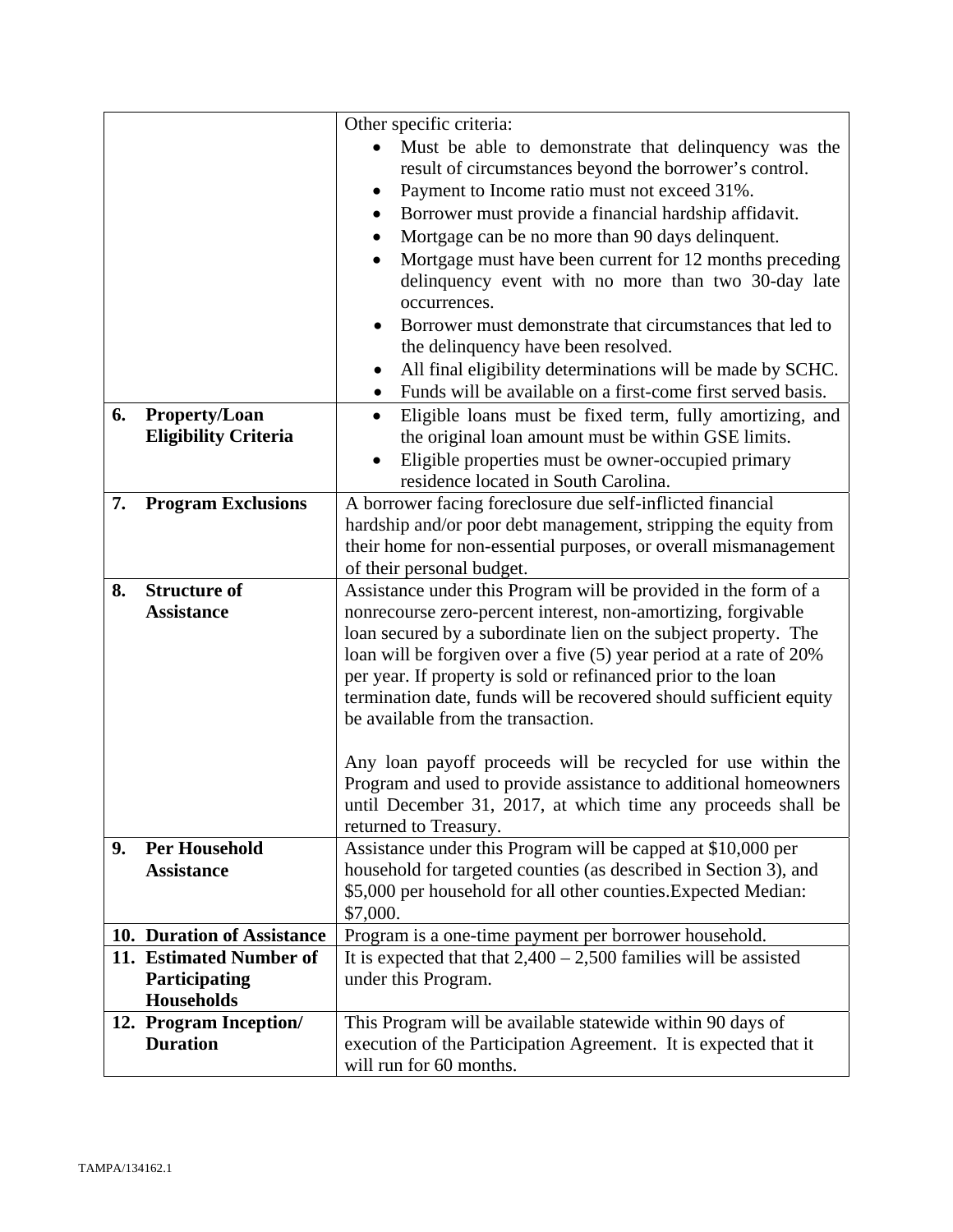| 13. Program Interactions<br>with Other Programs<br>(e.g. other HFA<br>programs) | This Program will interact with the following South Carolina<br>$\bullet$<br>HFA Hardest-Hit Fund Programs:<br>HAMP Assistance Program – One of the primary goals of the<br>$\bullet$<br>Program is to prepare borrowers for a HAMP modification.<br>Homeowners may progress to the HAMP Assistance Program<br>Monthly Payment Assistance Program - Households with a<br>capitalized arrearage and a temporarily reduced level of<br>income may be eligible for the Program and the Monthly<br>Payment Assistance Program to cure the immediate<br>delinquency and to insure that further delinquencies are not<br>incurred.<br>Second Mortgage Assistance Program – The Program may be<br>combined with the Second Mortgage Assistance Program in<br>circumstances where the borrower has a capitalized arrearage<br>and a non-participating second lien holder. |
|---------------------------------------------------------------------------------|-------------------------------------------------------------------------------------------------------------------------------------------------------------------------------------------------------------------------------------------------------------------------------------------------------------------------------------------------------------------------------------------------------------------------------------------------------------------------------------------------------------------------------------------------------------------------------------------------------------------------------------------------------------------------------------------------------------------------------------------------------------------------------------------------------------------------------------------------------------------|
| 14. Program Interactions<br>with HAMP                                           | This Program may be used in conjunction with the HAMP<br>Assistance Program to assist the borrower become eligible for                                                                                                                                                                                                                                                                                                                                                                                                                                                                                                                                                                                                                                                                                                                                            |
|                                                                                 | HAMP or to cure an accrued delinquency for a borrower already<br>under a HAMP modification.                                                                                                                                                                                                                                                                                                                                                                                                                                                                                                                                                                                                                                                                                                                                                                       |
| 15. Program Leverage                                                            | Servicer/Investor will be required to waive all non-expense fees                                                                                                                                                                                                                                                                                                                                                                                                                                                                                                                                                                                                                                                                                                                                                                                                  |
| with Other Financial                                                            | (i.e. late fees).                                                                                                                                                                                                                                                                                                                                                                                                                                                                                                                                                                                                                                                                                                                                                                                                                                                 |
| <b>Resources</b>                                                                |                                                                                                                                                                                                                                                                                                                                                                                                                                                                                                                                                                                                                                                                                                                                                                                                                                                                   |
| 16. Qualify as an                                                               | $\square$ Yes<br>$\boxtimes$ No                                                                                                                                                                                                                                                                                                                                                                                                                                                                                                                                                                                                                                                                                                                                                                                                                                   |
| Unemployment                                                                    |                                                                                                                                                                                                                                                                                                                                                                                                                                                                                                                                                                                                                                                                                                                                                                                                                                                                   |
| Program                                                                         |                                                                                                                                                                                                                                                                                                                                                                                                                                                                                                                                                                                                                                                                                                                                                                                                                                                                   |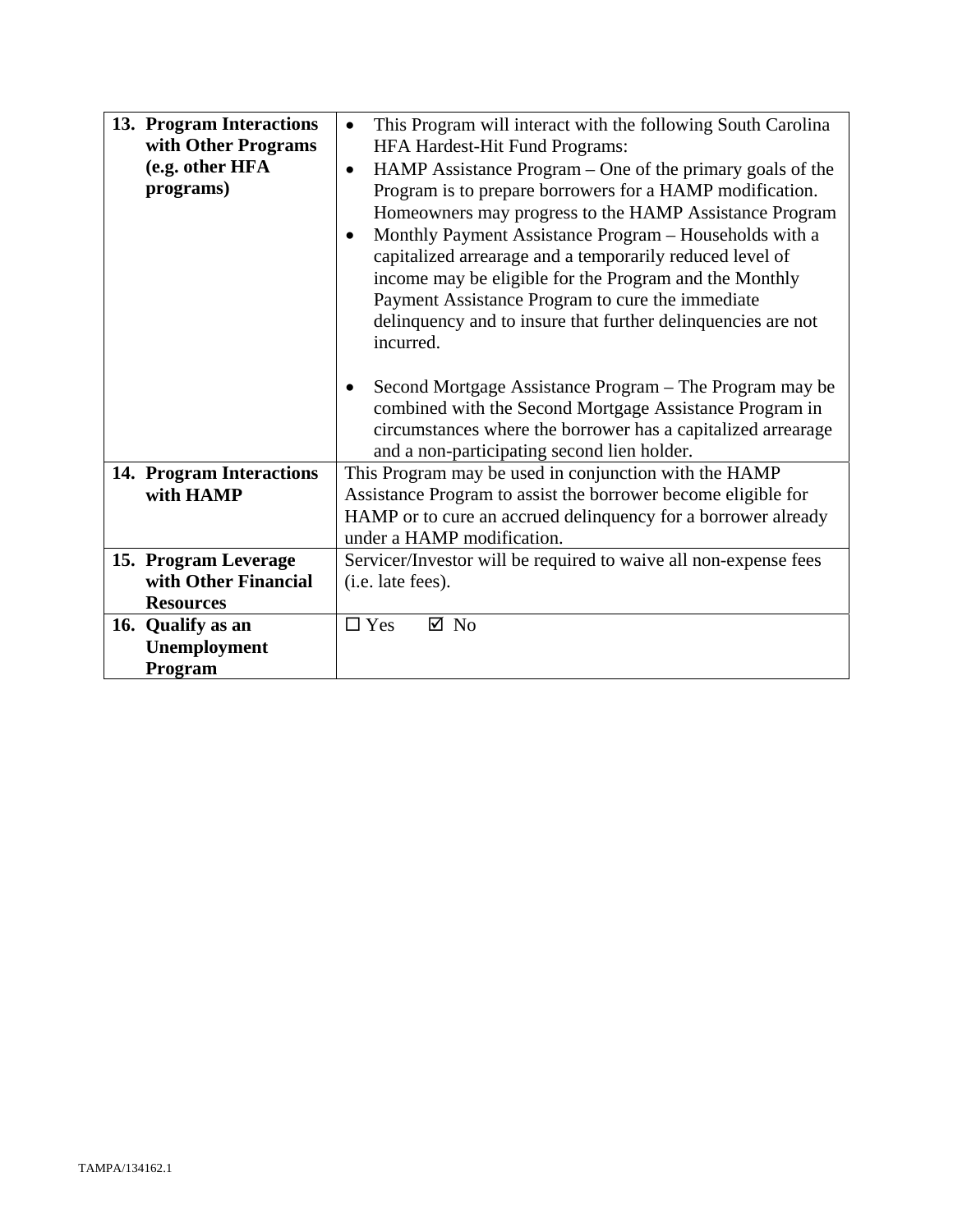## **SC State Housing Finance and Development Authority HAMP Assistance Program Summary Guidelines**

| 1. | <b>Program Overview</b>                                                               | The majority of lenders in South Carolina are offering troubled<br>borrowers the opportunity to modify their loans under certain<br>circumstances. The most notable of these programs is the Home<br>Affordable Modification Program ("HAMP"). According to<br>many loan servicers, there are many borrowers whose proposed<br>modifications fail the net-present-value (NPV) test for eligibility<br>by a relatively small amount. Under the HAMP Assistance<br>Program, funding will be provided to bridge the gap so that the<br>mortgage can be modified to an affordable level.<br>Assistance under this Program will be capped \$5,000 per<br>household.<br>Program is a one-time payment per borrower household. |
|----|---------------------------------------------------------------------------------------|-------------------------------------------------------------------------------------------------------------------------------------------------------------------------------------------------------------------------------------------------------------------------------------------------------------------------------------------------------------------------------------------------------------------------------------------------------------------------------------------------------------------------------------------------------------------------------------------------------------------------------------------------------------------------------------------------------------------------|
| 2. | <b>Program Goals</b>                                                                  | To provide limited funding to help borrowers become eligible for<br>HAMP.                                                                                                                                                                                                                                                                                                                                                                                                                                                                                                                                                                                                                                               |
| 3. | <b>Target Population/</b><br><b>Areas</b>                                             | This Program will be available in all 46 counties in South<br>Carolina.                                                                                                                                                                                                                                                                                                                                                                                                                                                                                                                                                                                                                                                 |
| 4. | <b>Program Allocation</b><br>(Excluding<br><b>Administrative</b><br><b>Expenses</b> ) | \$5,000,000.00                                                                                                                                                                                                                                                                                                                                                                                                                                                                                                                                                                                                                                                                                                          |
| 5. | <b>Borrower Eligibility</b><br><b>Criteria</b>                                        | An eligible borrower must be a "Responsible Borrower."<br>"Responsible Borrower" is a borrower who is facing possible<br>foreclosure due to circumstances beyond his/her control, i.e.<br>underemployment, unemployment, death of a spouse, catastrophic<br>medical expenses, and/or divorce, in addition to satisfying certain<br>criteria.<br>Other specific criteria:                                                                                                                                                                                                                                                                                                                                                |
|    |                                                                                       | Must be able to demonstrate that delinquency was the<br>result of circumstances beyond the borrower's control.<br>Borrower must provide a financial hardship affidavit.<br>Must meet all other HAMP requirements.<br>Must successfully complete HAMP trial period prior to<br>final payment to investor.<br>All final eligibility determinations will be made by SCHC.<br>Funds will be available on a first-come first served basis.                                                                                                                                                                                                                                                                                   |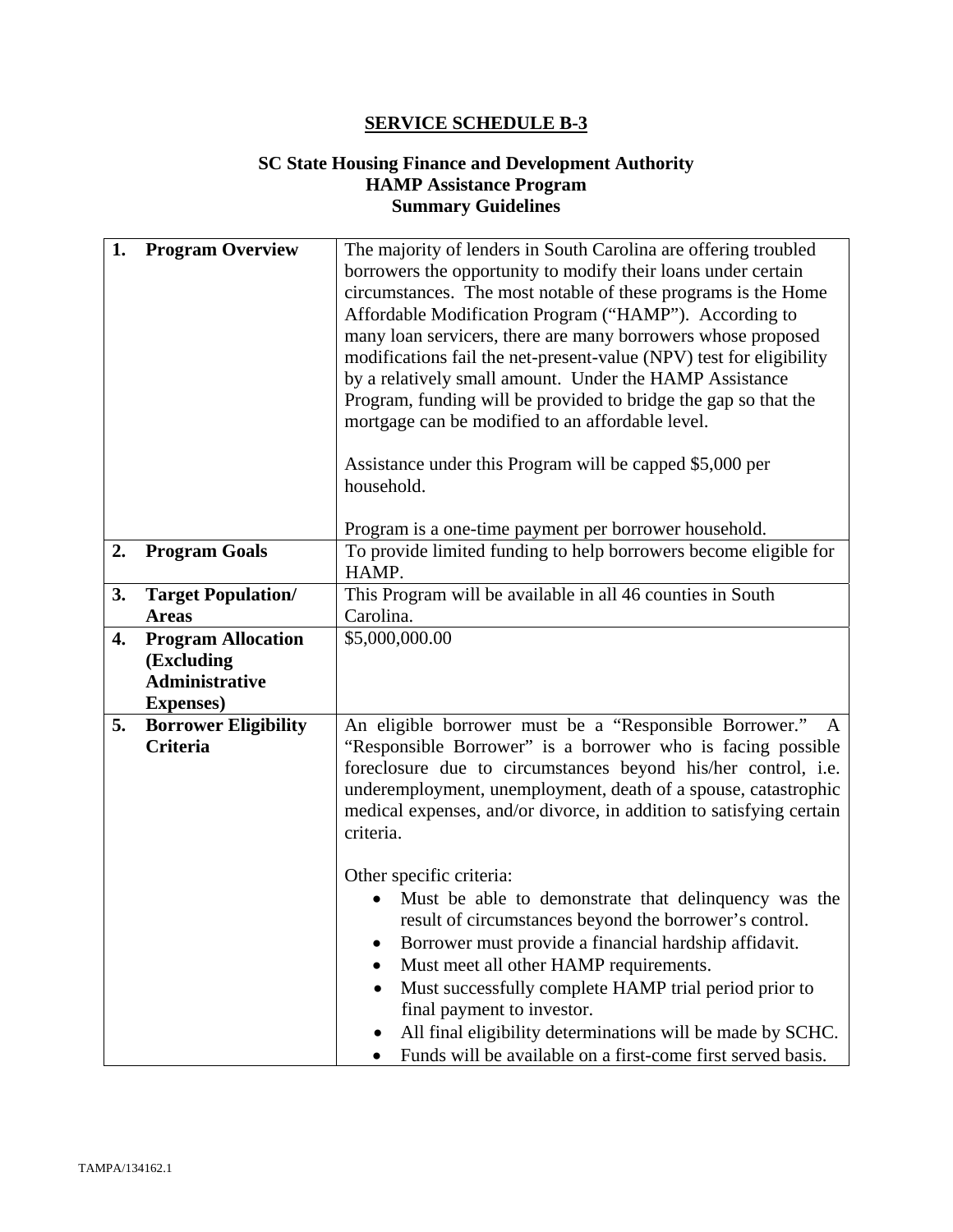| 6.<br>7. | <b>Property/Loan</b><br><b>Eligibility Criteria</b><br><b>Program Exclusions</b> | Eligible loans must be fixed term, fully amortizing, and<br>$\bullet$<br>the original loan amount must be within GSE limits.<br>Eligible properties must be owner-occupied primary<br>residence located in South Carolina.<br>A borrower facing foreclosure due self-inflicted financial<br>hardship and/or poor debt management, stripping the equity from<br>their home for non-essential purposes, or overall mismanagement<br>of their personal budget.                                                                                                                                                                                                                        |
|----------|----------------------------------------------------------------------------------|------------------------------------------------------------------------------------------------------------------------------------------------------------------------------------------------------------------------------------------------------------------------------------------------------------------------------------------------------------------------------------------------------------------------------------------------------------------------------------------------------------------------------------------------------------------------------------------------------------------------------------------------------------------------------------|
| 8.       | <b>Structure of</b><br><b>Assistance</b>                                         | Assistance under this Program will be provided in the form of a<br>nonrecourse zero-percent interest, non-amortizing, forgivable<br>loan secured by a subordinate lien on the subject property. The<br>loan will be forgiven over a five (5) year period at a rate of 20%<br>per year. If property is sold or refinanced prior to the loan<br>termination date, funds will be recovered should sufficient equity<br>be available from the transaction.<br>Any loan payoff proceeds will be recycled for use within the<br>Program and used to provide assistance to additional homeowners<br>until December 31, 2017, at which time any proceeds shall be<br>returned to Treasury. |
| 9.       | <b>Per Household</b>                                                             | Assistance under this Program will be capped \$5,000 per                                                                                                                                                                                                                                                                                                                                                                                                                                                                                                                                                                                                                           |
|          | <b>Assistance</b>                                                                | household.                                                                                                                                                                                                                                                                                                                                                                                                                                                                                                                                                                                                                                                                         |
|          |                                                                                  | Expected Median: \$4,000.                                                                                                                                                                                                                                                                                                                                                                                                                                                                                                                                                                                                                                                          |
|          | 10. Duration of Assistance                                                       | Program is a one-time payment per borrower household.                                                                                                                                                                                                                                                                                                                                                                                                                                                                                                                                                                                                                              |
|          | 11. Estimated Number of<br>Participating<br><b>Households</b>                    | It is expected that that $1,000 - 1,500$ families will be assisted<br>under this Program.                                                                                                                                                                                                                                                                                                                                                                                                                                                                                                                                                                                          |
|          | 12. Program Inception/<br><b>Duration</b>                                        | This Program will be available statewide within 120 days of<br>execution of the Participation Agreement. It is expected that it<br>will run for 60 months.                                                                                                                                                                                                                                                                                                                                                                                                                                                                                                                         |
|          | 13. Program Interactions                                                         | This Program will interact with the following South Carolina                                                                                                                                                                                                                                                                                                                                                                                                                                                                                                                                                                                                                       |
|          | with Other Programs                                                              | <b>HFA Hardest-Hit Fund Programs:</b>                                                                                                                                                                                                                                                                                                                                                                                                                                                                                                                                                                                                                                              |
|          | (e.g. other HFA                                                                  | Monthly Payment Assistance- Households                                                                                                                                                                                                                                                                                                                                                                                                                                                                                                                                                                                                                                             |
|          | programs)                                                                        | successfully coming out of the Monthly Assistance<br>Program may be eligible for this Program to obtain a                                                                                                                                                                                                                                                                                                                                                                                                                                                                                                                                                                          |
|          |                                                                                  | permanent modification.                                                                                                                                                                                                                                                                                                                                                                                                                                                                                                                                                                                                                                                            |
|          |                                                                                  | Second Mortgage Assistance – Households may need<br>٠                                                                                                                                                                                                                                                                                                                                                                                                                                                                                                                                                                                                                              |
|          |                                                                                  | direct HAMP assistance to cure an NPV fail along                                                                                                                                                                                                                                                                                                                                                                                                                                                                                                                                                                                                                                   |
|          |                                                                                  | with assistance to insure that a non-participating                                                                                                                                                                                                                                                                                                                                                                                                                                                                                                                                                                                                                                 |
|          |                                                                                  | second lien holder will agree to the revised terms.                                                                                                                                                                                                                                                                                                                                                                                                                                                                                                                                                                                                                                |
|          | 14. Program Interactions                                                         | This Program is intended be used in conjunction with HAMP to                                                                                                                                                                                                                                                                                                                                                                                                                                                                                                                                                                                                                       |
|          | with HAMP                                                                        | assist with borrower eligibility.                                                                                                                                                                                                                                                                                                                                                                                                                                                                                                                                                                                                                                                  |
|          | 15. Program Leverage                                                             | Servicer/Investor will be required to waive all non-expense fees                                                                                                                                                                                                                                                                                                                                                                                                                                                                                                                                                                                                                   |
|          | with Other Financial                                                             | (i.e. late fees).                                                                                                                                                                                                                                                                                                                                                                                                                                                                                                                                                                                                                                                                  |
|          | <b>Resources</b>                                                                 |                                                                                                                                                                                                                                                                                                                                                                                                                                                                                                                                                                                                                                                                                    |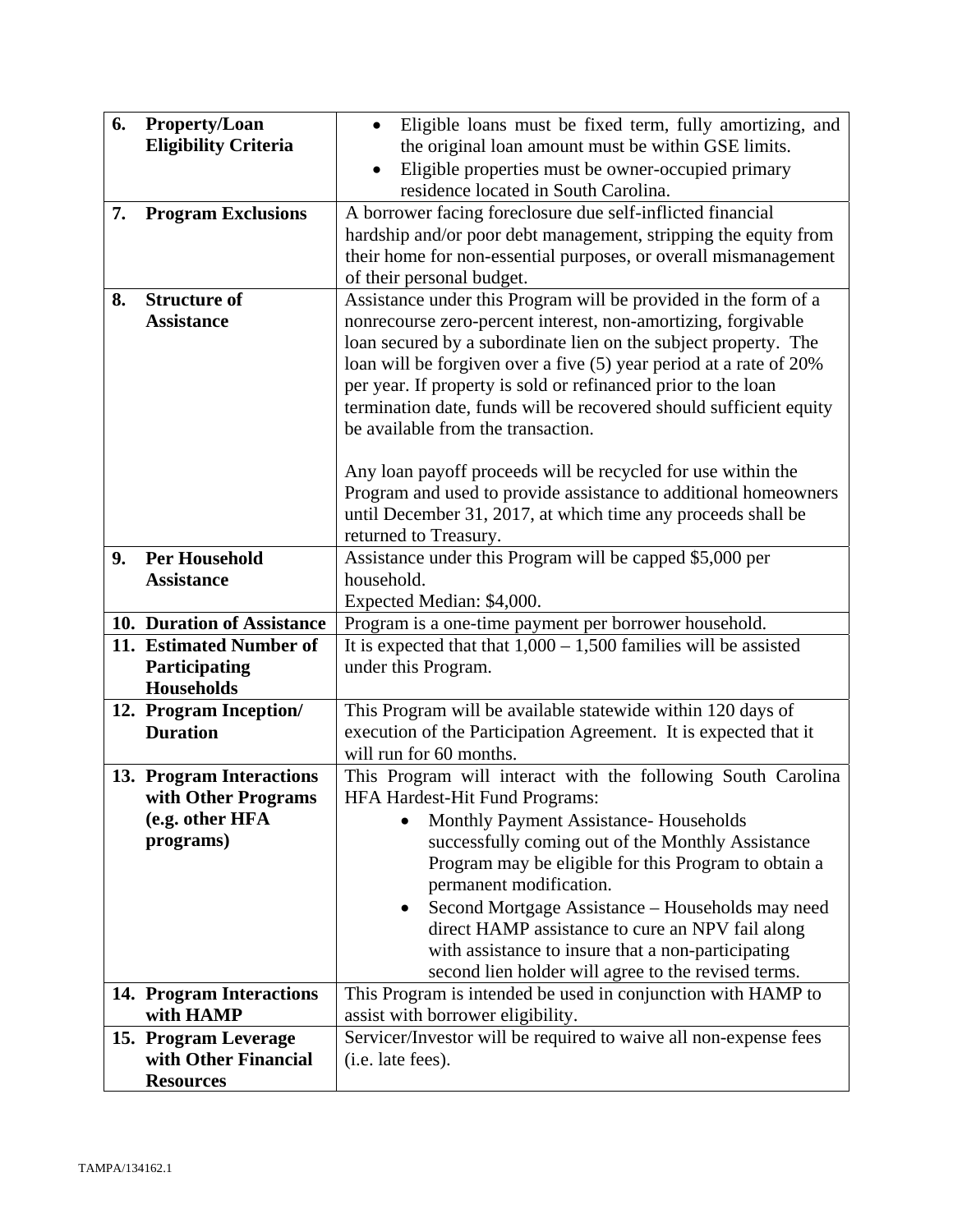| 16. Qualify as an   | $v_{es}$ | $\boxtimes$ No |
|---------------------|----------|----------------|
| <b>Unemployment</b> |          |                |
| Program             |          |                |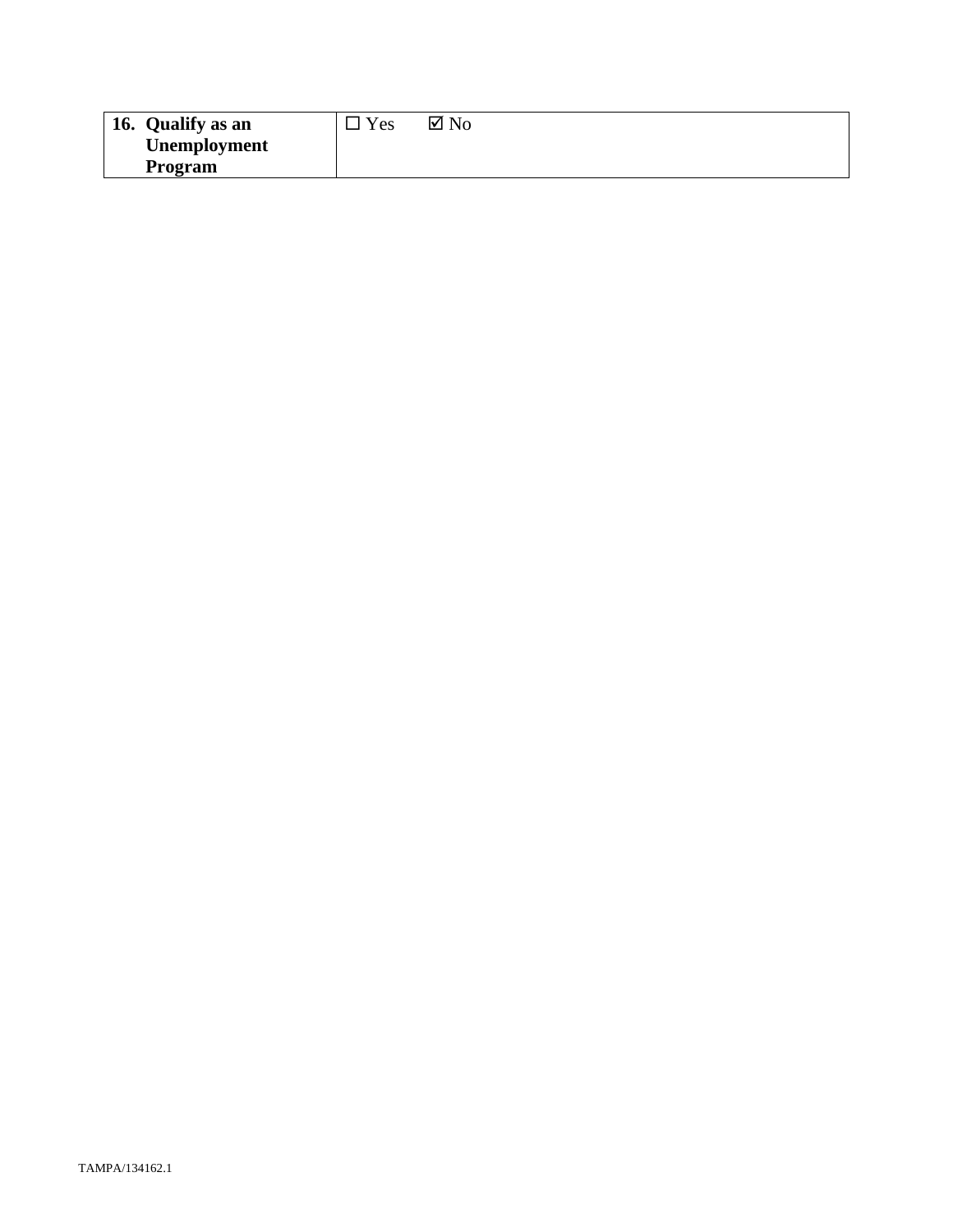#### **SC State Housing Finance and Development Authority Second Mortgage Assistance Program Summary Guidelines**

| 1. | <b>Program Overview</b>                 | Many borrowers find themselves ineligible for HAMP or other<br>modification programs due to the presence of a second lien where                                                                                                                            |
|----|-----------------------------------------|------------------------------------------------------------------------------------------------------------------------------------------------------------------------------------------------------------------------------------------------------------|
|    |                                         | the investor holding that lien is unwilling or unable to agree to the<br>modified loan terms, or the servicer is not a HAMP participating                                                                                                                  |
|    |                                         | entity. Under the Second Mortgage Assistance Program, funding                                                                                                                                                                                              |
|    |                                         | will be used to either provide a financial incentive to the                                                                                                                                                                                                |
|    |                                         | servicer/investor, or, in some cases, to acquire the second lien<br>from the current servicer/investor, thus making the borrower                                                                                                                           |
|    |                                         | eligible for first mortgage modification programs, including                                                                                                                                                                                               |
|    |                                         | HAMP.                                                                                                                                                                                                                                                      |
|    |                                         | The terms of assistance will vary based on the unemployment rate                                                                                                                                                                                           |
|    |                                         | for the county in which the property is located, and will be                                                                                                                                                                                               |
|    |                                         | reviewed periodically during the assistance period.                                                                                                                                                                                                        |
|    |                                         | Assistance under this Program will be capped at \$10,000 per                                                                                                                                                                                               |
|    |                                         | household, depending on county unemployment. (See Section 3                                                                                                                                                                                                |
|    |                                         | for more detail.)                                                                                                                                                                                                                                          |
|    |                                         | Program is a one-time payment per borrower household.                                                                                                                                                                                                      |
| 2. | <b>Program Goals</b>                    | To provide a financial incentive to the services/investor, or, in                                                                                                                                                                                          |
|    |                                         | some cases, to acquire the second lien from the current                                                                                                                                                                                                    |
|    |                                         | servicer/investor, thus making the borrower eligible for first                                                                                                                                                                                             |
|    |                                         | mortgage modification.                                                                                                                                                                                                                                     |
| 3. | <b>Target Population/</b>               | This Program will be available in all 46 counties in South                                                                                                                                                                                                 |
|    | <b>Areas</b>                            | Carolina, and is intended to assist borrowers with a short-term<br>affordability problem.                                                                                                                                                                  |
|    |                                         |                                                                                                                                                                                                                                                            |
|    |                                         | Additional assistance will be available to eligible homeowners                                                                                                                                                                                             |
|    |                                         | living in targeted or "hardest hit" counties, those with                                                                                                                                                                                                   |
|    |                                         | unemployment rates greater than or equal to 12%. Such                                                                                                                                                                                                      |
|    |                                         | employment rate will be evaluated from time to time and may be<br>adjusted due to changing economic conditions.                                                                                                                                            |
| 4. | <b>Program Allocation</b>               | \$11,860,910.00                                                                                                                                                                                                                                            |
|    | (Excluding                              |                                                                                                                                                                                                                                                            |
|    | Administrative                          |                                                                                                                                                                                                                                                            |
|    | <b>Expenses</b> )                       |                                                                                                                                                                                                                                                            |
|    |                                         |                                                                                                                                                                                                                                                            |
|    |                                         |                                                                                                                                                                                                                                                            |
|    |                                         |                                                                                                                                                                                                                                                            |
| 5. | <b>Borrower Eligibility</b><br>Criteria | An eligible borrower must be a "Responsible Borrower." A<br>"Responsible Borrower" is a borrower who is facing possible<br>foreclosure due to circumstances beyond his/her control, i.e.<br>underemployment, unemployment, death of a spouse, catastrophic |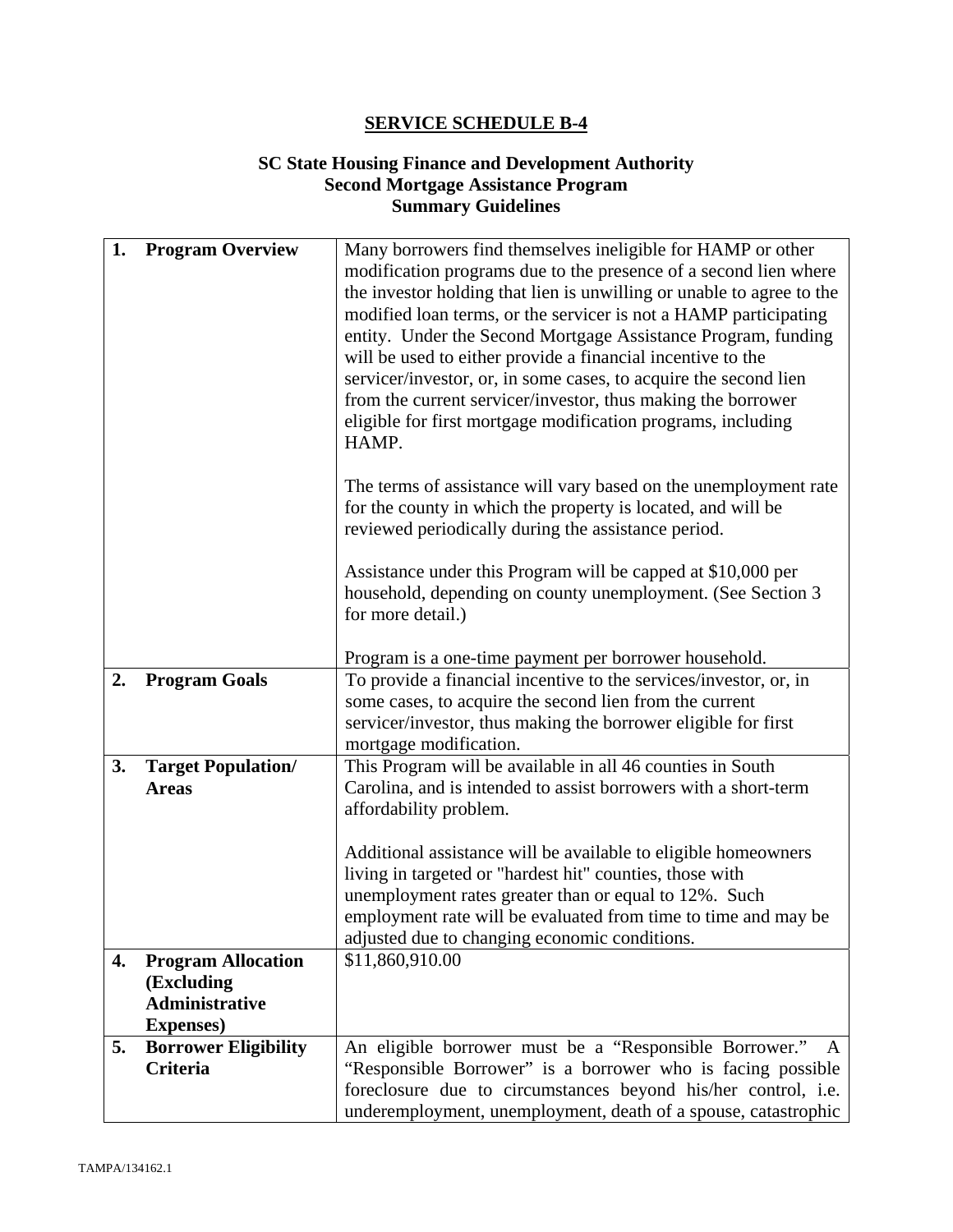|    |                                                       | medical expenses, and/or divorce, in addition to satisfying certain<br>criteria.                                                    |  |
|----|-------------------------------------------------------|-------------------------------------------------------------------------------------------------------------------------------------|--|
|    |                                                       | Other specific criteria:                                                                                                            |  |
|    |                                                       | Must be able to demonstrate that delinquency was the                                                                                |  |
|    |                                                       | result of circumstances beyond the borrower's control.                                                                              |  |
|    |                                                       | Borrower must provide a financial hardship affidavit.<br>$\bullet$                                                                  |  |
|    |                                                       | Must meet all HAMP requirements.<br>٠                                                                                               |  |
|    |                                                       | All final eligibility determinations will be made by SCHC.<br>$\bullet$                                                             |  |
|    |                                                       | Funds will be available on a first-come first served basis.                                                                         |  |
| 6. | <b>Property/Loan</b>                                  | Eligible (first mortgage) loans must be fixed term, fully<br>$\bullet$                                                              |  |
|    | <b>Eligibility Criteria</b>                           | amortizing, and the original loan amount must be within GSE                                                                         |  |
|    |                                                       | limits.                                                                                                                             |  |
|    |                                                       | Eligible properties must be owner-occupied primary residence<br>$\bullet$                                                           |  |
|    |                                                       | located in South Carolina.                                                                                                          |  |
| 7. | <b>Program Exclusions</b>                             | Subordinate mortgages where the proceeds were used for<br>$\bullet$<br>something other than acquiring, improving, or preserving the |  |
|    |                                                       | subject property will be ineligible.                                                                                                |  |
|    |                                                       | A borrower facing foreclosure due self-inflicted financial<br>$\bullet$                                                             |  |
|    |                                                       | hardship and/or poor debt management, stripping the equity                                                                          |  |
|    |                                                       | from their home for non-essential purposes, or overall                                                                              |  |
|    |                                                       | mismanagement of their personal budget.                                                                                             |  |
|    |                                                       | Borrower is HAMP eligible and the second mortgage is held<br>$\bullet$                                                              |  |
|    |                                                       | by a 2MP servicer.                                                                                                                  |  |
| 8. | <b>Structure of</b><br><b>Assistance</b>              | Assistance under this Program will be provided in the form of a                                                                     |  |
|    |                                                       | nonrecourse zero-percent interest, non-amortizing, forgivable<br>loan secured by a subordinate lien on the subject property. The    |  |
|    |                                                       | loan will be forgiven over a five (5) year period at a rate of 20%                                                                  |  |
|    |                                                       | per year. If property is sold or refinanced prior to the loan                                                                       |  |
|    |                                                       | termination date, funds will be recovered should sufficient equity                                                                  |  |
|    |                                                       | be available from the transaction.                                                                                                  |  |
|    |                                                       |                                                                                                                                     |  |
|    |                                                       | Any loan payoff proceeds will be recycled for use within the                                                                        |  |
|    |                                                       | Program and used to provide assistance to additional homeowners<br>until December 31, 2017, at which time any proceeds shall be     |  |
|    |                                                       | returned to Treasury.                                                                                                               |  |
| 9. | <b>Per Household</b>                                  | Assistance under this Program will be capped at \$10,000 per                                                                        |  |
|    | <b>Assistance</b>                                     | household for targeted counties (as described in Section 3), and                                                                    |  |
|    |                                                       | \$7,500 per household for all other counties. Expected Median:                                                                      |  |
|    |                                                       | \$8,000.                                                                                                                            |  |
|    | 10. Duration of Assistance<br>11. Estimated Number of | Program is a one-time payment per borrower household.                                                                               |  |
|    | Participating                                         | It is expected that that $1,600 - 2,600$ families will be assisted<br>under this Program.                                           |  |
|    | <b>Households</b>                                     |                                                                                                                                     |  |
|    |                                                       |                                                                                                                                     |  |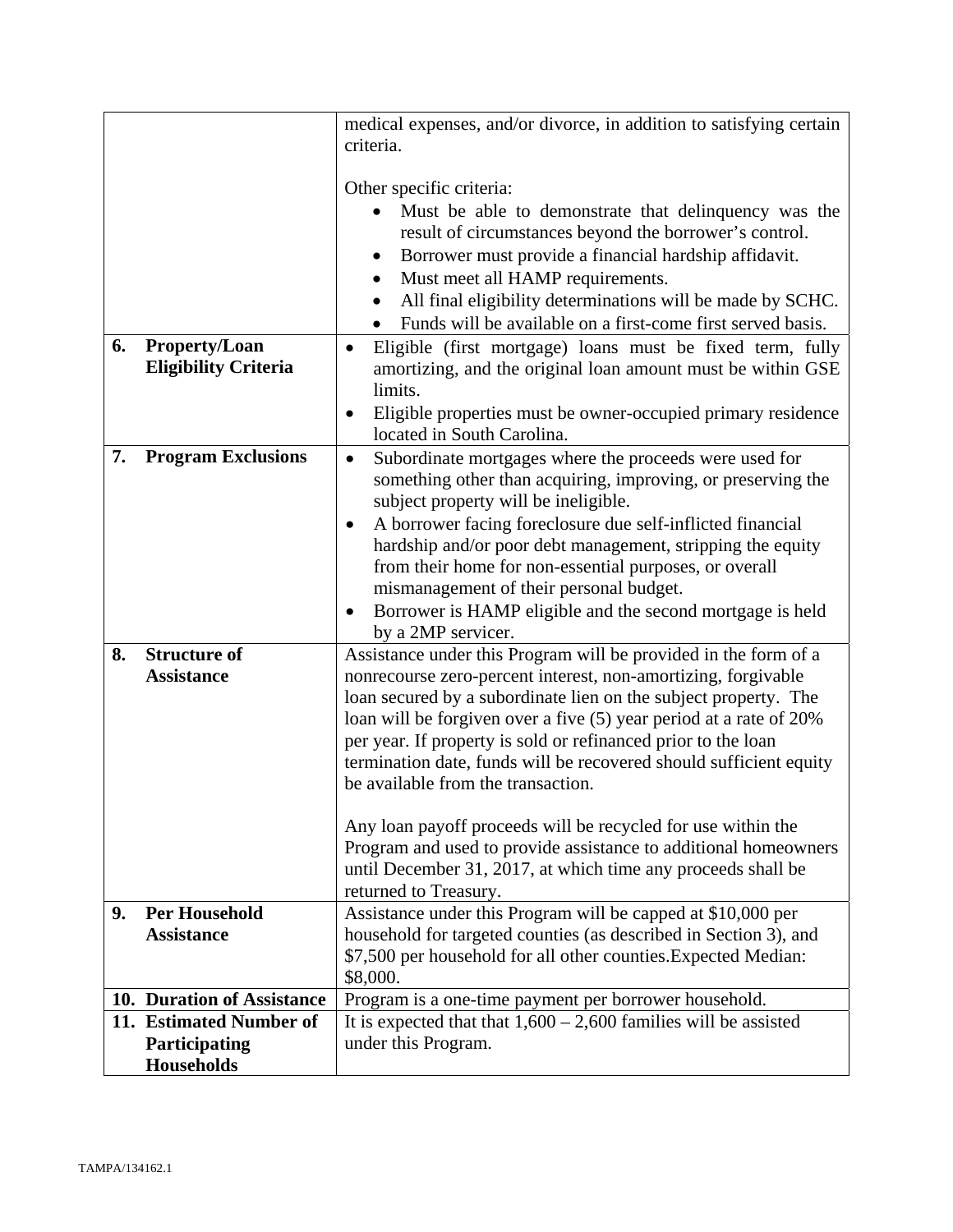| 12. Program Inception/   | This Program will be available statewide within 120 days of      |  |  |
|--------------------------|------------------------------------------------------------------|--|--|
| <b>Duration</b>          | execution of the Participation Agreement. It is expected that it |  |  |
|                          | will run for 60 months.                                          |  |  |
| 13. Program Interactions | This Program will interact with the following South Carolina     |  |  |
| with Other Programs      | <b>HFA Hardest-Hit Fund Programs:</b>                            |  |  |
| (e.g. other HFA          | HAMP Assistance Program - Households may need                    |  |  |
| programs)                | direct assistance to cure an NPV fail along with                 |  |  |
|                          | assistance to insure that a non-participating second             |  |  |
|                          | lien holder will agree to the revised terms.                     |  |  |
|                          | Direct Loan Assistance Program - May be combined<br>$\bullet$    |  |  |
|                          | with the Second Mortgage Assistance Program in                   |  |  |
|                          | circumstances where the borrower has a capitalized               |  |  |
|                          | arrearage and a non-participating second lien holder.            |  |  |
| 14. Program Interactions | This Program may be used in conjunction with HAMP to assist      |  |  |
| with HAMP                | with borrower eligibility.                                       |  |  |
| 15. Program Leverage     | None.                                                            |  |  |
| with Other Financial     |                                                                  |  |  |
| <b>Resources</b>         |                                                                  |  |  |
| 16. Qualify as an        | $\Box$ Yes<br>$\boxtimes$ No                                     |  |  |
| Unemployment             |                                                                  |  |  |
| Program                  |                                                                  |  |  |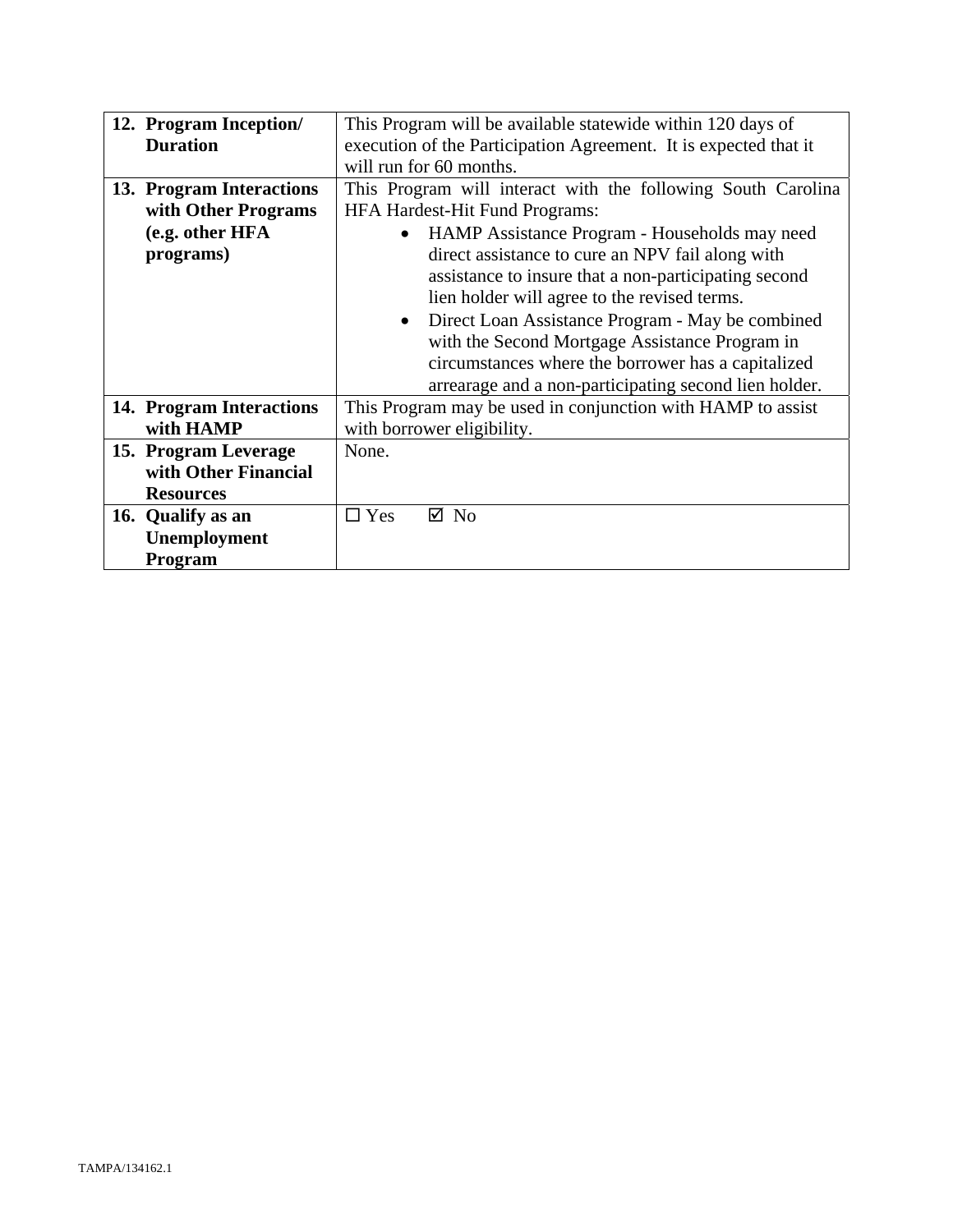#### **SC State Housing Finance and Development Authority Property Disposition Assistance Program Summary Guidelines**

|                             | There may be a segment of borrowers whose position is                                        |  |
|-----------------------------|----------------------------------------------------------------------------------------------|--|
|                             |                                                                                              |  |
|                             | unrecoverable, and who need assistance in gracefully exiting                                 |  |
|                             | homeownership. The Property Disposition Assistance Program                                   |  |
|                             | will be used to facilitate short sales and deeds in lieu of                                  |  |
|                             | foreclosure, as well as to help provide deposits and other funds                             |  |
|                             | needed to transition families from homeownership to renting.                                 |  |
|                             |                                                                                              |  |
|                             | The terms of assistance will vary based on the unemployment rate                             |  |
|                             | for the county in which the property is located, and will be                                 |  |
|                             | reviewed periodically during the assistance period.                                          |  |
|                             |                                                                                              |  |
|                             | Assistance under this Program will be capped at \$5,000 per                                  |  |
|                             | household. (See Section 3 for more detail.)                                                  |  |
|                             |                                                                                              |  |
|                             | Program is a one-time payment per borrower household.                                        |  |
|                             | To assist borrowers in unrecoverable situations in transitioning                             |  |
|                             | from homeownership to rental housing.                                                        |  |
|                             |                                                                                              |  |
|                             | This Program will be available in all 46 counties in South                                   |  |
|                             | Carolina, and is intended to assist borrowers with a long-term or                            |  |
|                             | permanent affordability problem with little expectation for                                  |  |
|                             | financial recovery.                                                                          |  |
|                             |                                                                                              |  |
|                             | Additional assistance will be available to eligible homeowners                               |  |
|                             | living in targeted or "hardest hit" counties, those with                                     |  |
|                             |                                                                                              |  |
|                             | unemployment rates greater than or equal to 12%. Such                                        |  |
|                             |                                                                                              |  |
|                             | employment rate will be evaluated from time to time and may be                               |  |
|                             | adjusted due to changing economic conditions.                                                |  |
| <b>Program Allocation</b>   | \$12,000,000.00                                                                              |  |
|                             |                                                                                              |  |
| (Excluding                  |                                                                                              |  |
| Administrative              |                                                                                              |  |
| <b>Expenses</b> )           |                                                                                              |  |
| <b>Borrower Eligibility</b> | An eligible borrower must be a "Responsible Borrower."<br>A                                  |  |
| Criteria                    | "Responsible Borrower" is a borrower who is facing possible                                  |  |
|                             | foreclosure due to circumstances beyond his/her control, i.e.                                |  |
|                             | underemployment, unemployment, death of a spouse, catastrophic                               |  |
|                             | medical expenses, and/or divorce, in addition to satisfying certain                          |  |
|                             | criteria.                                                                                    |  |
|                             |                                                                                              |  |
|                             |                                                                                              |  |
|                             | Other specific criteria:<br>Circumstances leading to delinquency and foreclosure             |  |
|                             | <b>Program Overview</b><br><b>Program Goals</b><br><b>Target Population/</b><br><b>Areas</b> |  |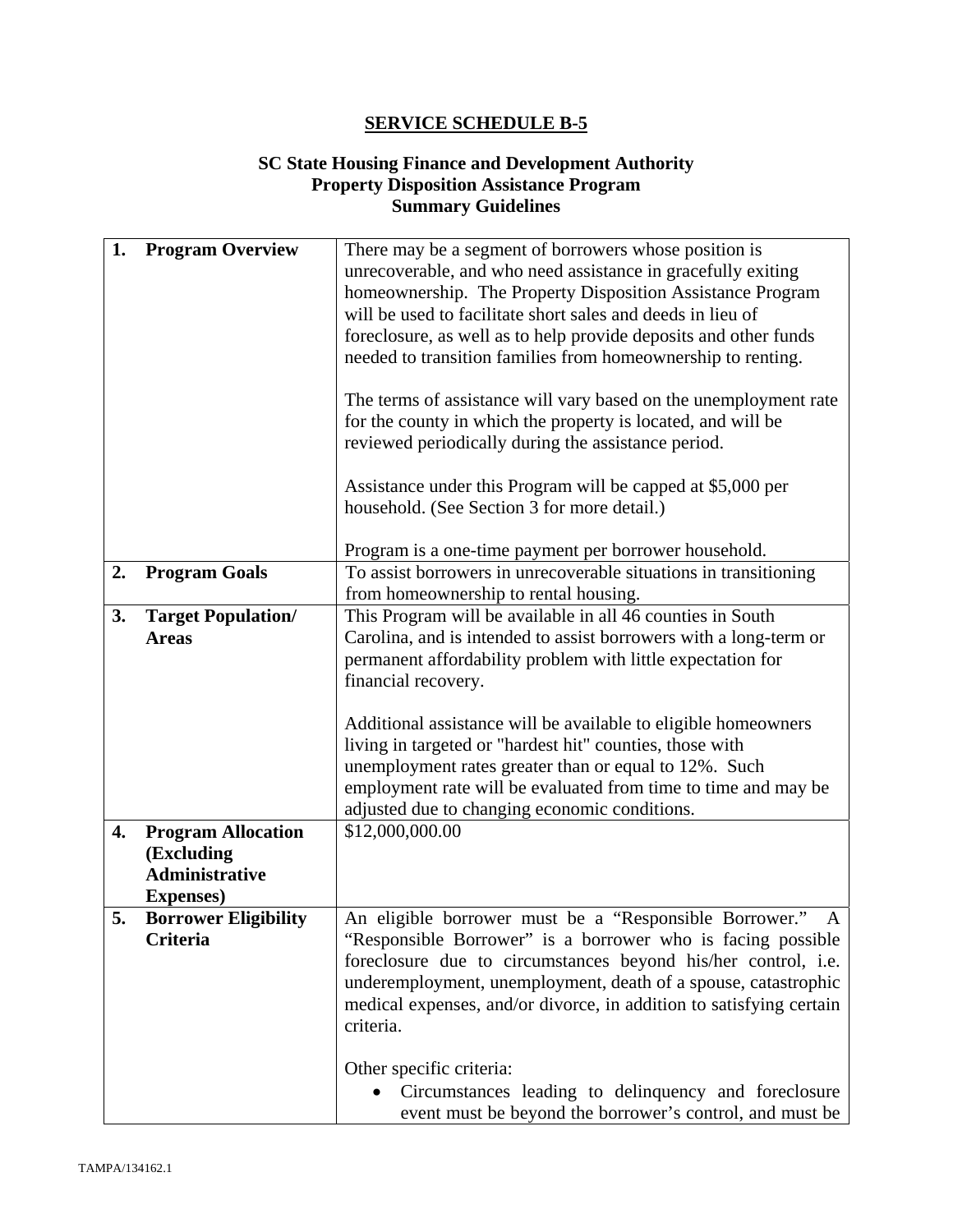|    |                             | properly documented.                                                                                |  |  |
|----|-----------------------------|-----------------------------------------------------------------------------------------------------|--|--|
|    |                             | Payment to Income ratio must exceed 45%, including UI                                               |  |  |
|    |                             | payments from South Carolina.                                                                       |  |  |
|    |                             | Borrower must provide a financial hardship affidavit.<br>$\bullet$                                  |  |  |
|    |                             | Delinquency event must be ongoing with little or no                                                 |  |  |
|    |                             | expectation for financial recovery (i.e. prolonged under-                                           |  |  |
|    |                             | employment, divorce, death of a spouse, etc.).                                                      |  |  |
|    |                             | All final eligibility determinations will be made by SCHC.                                          |  |  |
|    |                             | Funds will be available on a first-come first served basis.<br>$\bullet$                            |  |  |
| 6. | Property/Loan               | Eligible loans must be fixed term, fully amortizing, and the<br>$\bullet$                           |  |  |
|    | <b>Eligibility Criteria</b> | original loan amount must be within GSE limits.                                                     |  |  |
|    |                             | Eligible properties must be owner-occupied primary residence<br>$\bullet$                           |  |  |
|    |                             | located in South Carolina.                                                                          |  |  |
| 7. | <b>Program Exclusions</b>   | Borrower facing foreclosure due self-inflicted financial<br>$\bullet$                               |  |  |
|    |                             | hardship and/or poor debt management, stripping the equity                                          |  |  |
|    |                             | from their home for non-essential purposes, or overall                                              |  |  |
|    |                             | mismanagement of their personal budget.                                                             |  |  |
|    |                             | Borrower receiving assistance under the Home Affordable<br>$\bullet$                                |  |  |
|    |                             | Foreclosure Alternative (HAFA) Program.                                                             |  |  |
| 8. | <b>Structure of</b>         | Assistance under this Program will be provided directly to the                                      |  |  |
|    | <b>Assistance</b>           | homeowner, and will not be structured as a loan, nor will it be                                     |  |  |
|    |                             | secured by the subject property. No payments may be made                                            |  |  |
|    |                             | directly to homeowners until a short sale, cash for keys or deed-<br>in-lieu agreement is executed. |  |  |
| 9. | <b>Per Household</b>        | Assistance under this Program will be capped at \$5,000 per                                         |  |  |
|    | <b>Assistance</b>           | household for targeted counties (as described in Section 3), and                                    |  |  |
|    |                             | \$3,000 per household for all other counties. Expected Median:                                      |  |  |
|    |                             | \$4,000                                                                                             |  |  |
|    | 10. Duration of Assistance  | Program is a one-time payment to borrowers.                                                         |  |  |
|    | 11. Estimated Number of     | It is expected that that $2,200 - 3,700$ families will be assisted                                  |  |  |
|    | Participating               | under this Program.                                                                                 |  |  |
|    | <b>Households</b>           |                                                                                                     |  |  |
|    | 12. Program Inception/      | This Program will be available statewide within 120 days of                                         |  |  |
|    | <b>Duration</b>             | execution of the Participation Agreement. It is expected that it                                    |  |  |
|    |                             | will run for 60 months.                                                                             |  |  |
|    | 13. Program Interactions    | This Program will interact with the following South Carolina                                        |  |  |
|    | with Other Programs         | HFA Hardest-Hit Fund Programs:                                                                      |  |  |
|    | (e.g. other HFA             |                                                                                                     |  |  |
|    | programs)                   | Monthly Payment Assistance Program - Households that are<br>$\bullet$                               |  |  |
|    |                             | not self-supporting after exhausting allowable funding under                                        |  |  |
|    |                             | the Monthly Payment Assistance Program may be eligible for                                          |  |  |
|    |                             |                                                                                                     |  |  |
|    |                             | this Program.                                                                                       |  |  |
|    | 14. Program Interactions    | None.                                                                                               |  |  |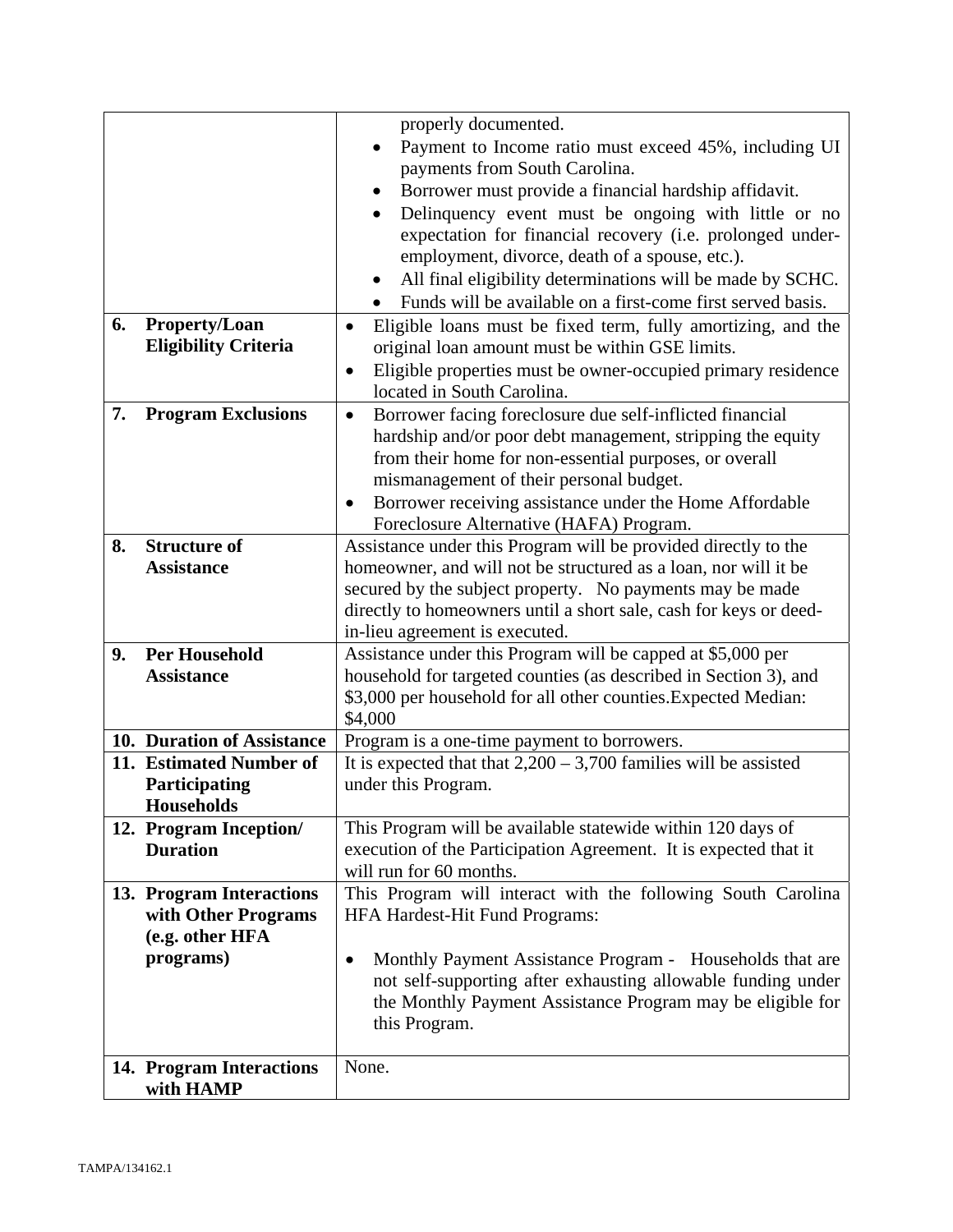| 15. Program Leverage | None.         |                |
|----------------------|---------------|----------------|
| with Other Financial |               |                |
| <b>Resources</b>     |               |                |
| 16. Qualify as an    | $\square$ Yes | $\boxtimes$ No |
| Unemployment         |               |                |
| <b>Program</b>       |               |                |